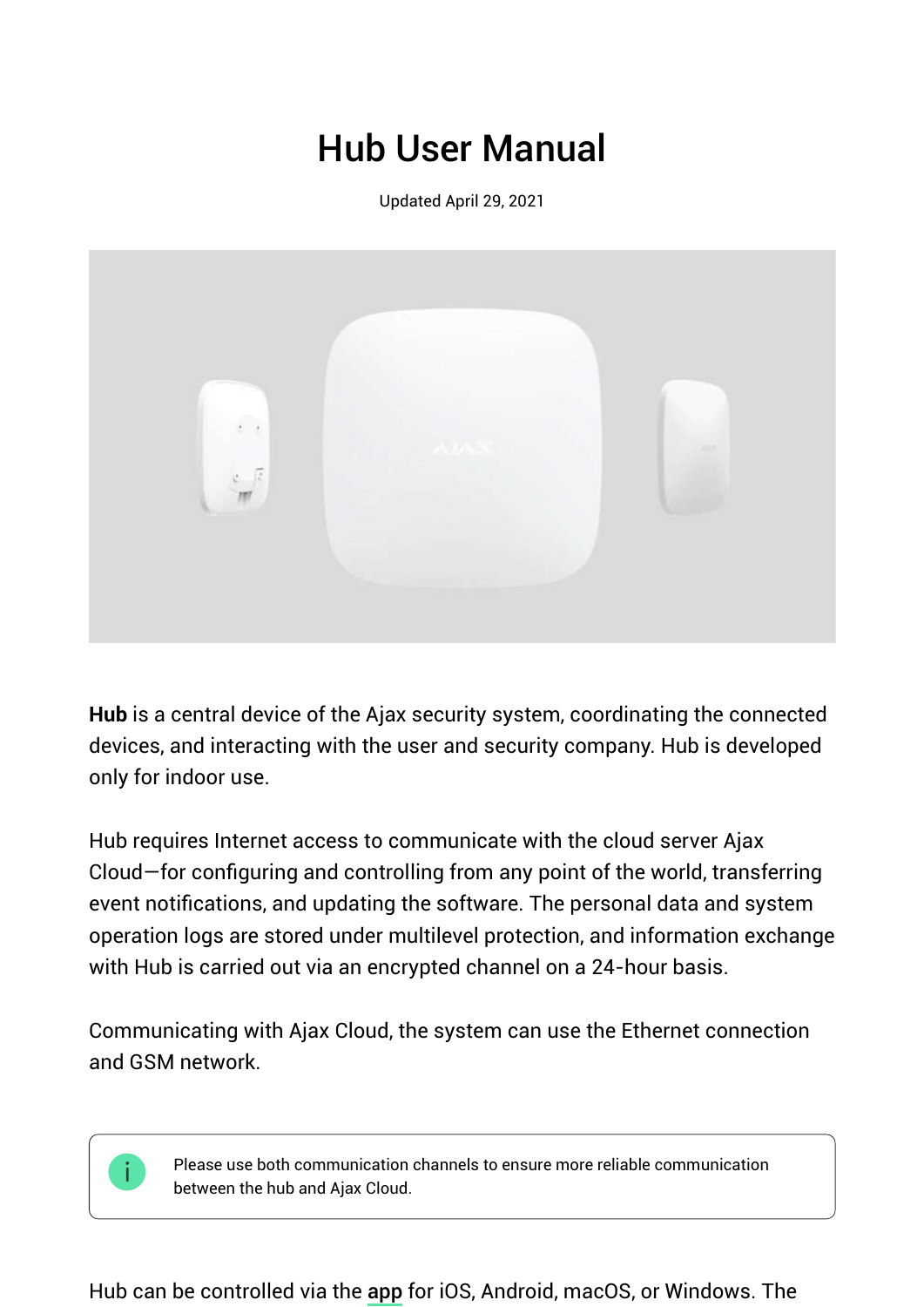Follow the link to download the app for your OS:

### Android

iOS

The user can customize notifications in the hub settings. Choose what is more convenient for you: push notifications, SMS, or calls. If the Ajax system is connected to the central monitoring station, the alarm signal will be sent directly to it, bypassing Ajax Cloud.

### Buy intelligent security control panel Hub

Up to 100 Ajax devices can be connected to the hub. The protected Jeweller radio protocol ensures reliable communication between the devices at a distance of up to 2 km in the line of sight.

### List of Ajax devices

Use scenarios to automate the security system and decrease the number of routine actions. Adjust the security schedule, program actions of automation devices (Relay, WallSwitch or Socket) in response to an alarm, Button press or by schedule. A scenario can be created remotely in the Ajax app.

How to create and configure a scenario in the Ajax security system

# Sockets and Indication





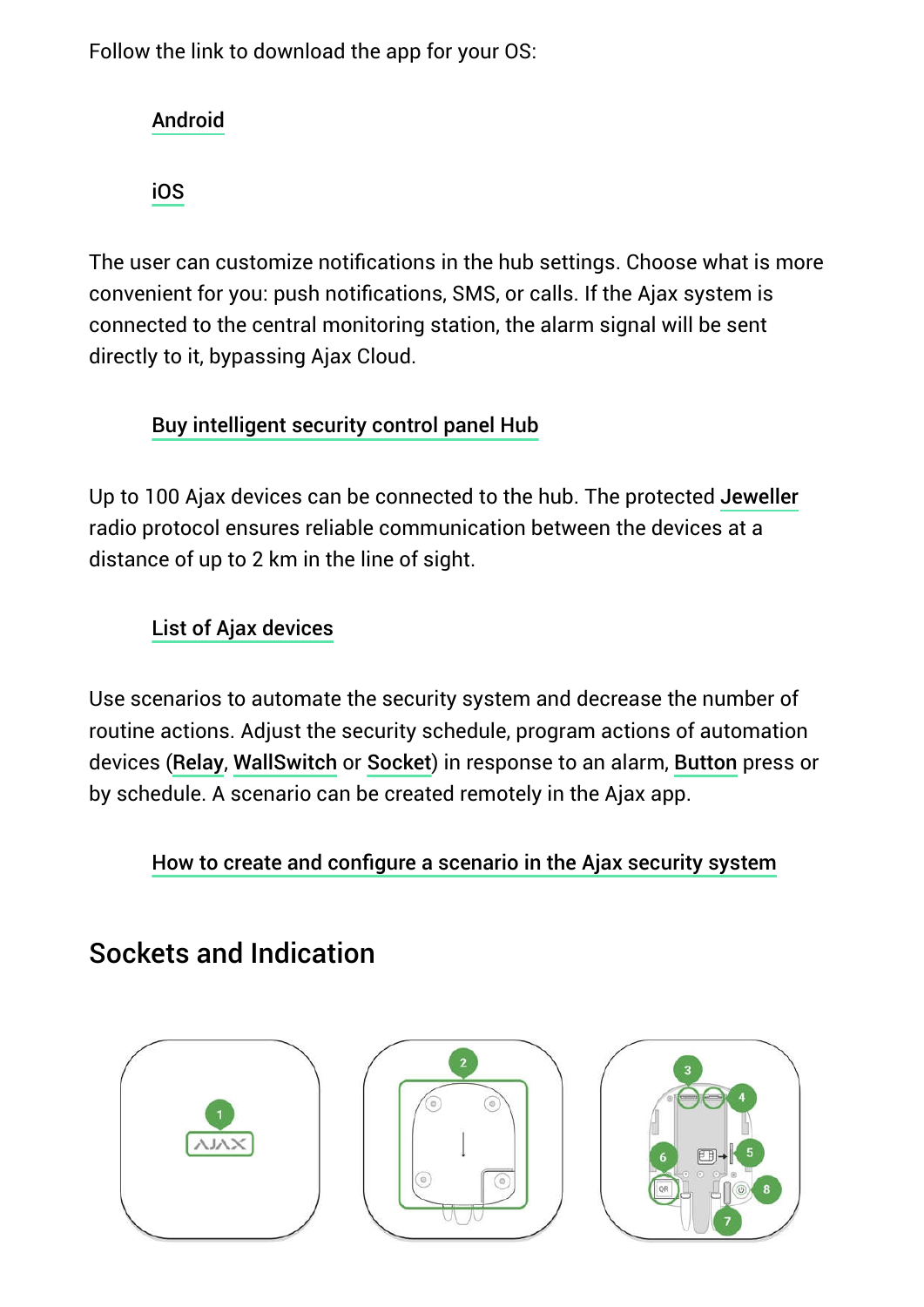- **2.** SmartBracket attachment panel (perforated part is required for actuating the tamper in case of any attempt to dismantle the hub)
- **3.** Socket for the power supply cable
- **4.** Socket for the Ethernet cable
- **5.** Slot for the micro SIM
- **6.** QR code
- **7.** Tamper button
- **8.** On/Off button

# LED Indication



The LED logo can light up red, white or green depending on the status of the device.

| Event                                                                                     | <b>Light indicator</b> |
|-------------------------------------------------------------------------------------------|------------------------|
| Ethernet and at least one SIM card are<br>connected                                       | Lights up white        |
| Only one communication channel is connected                                               | Lights up green        |
| The hub is not connected to the internet or<br>there is no connection with the Ajax Cloud | Lights up red          |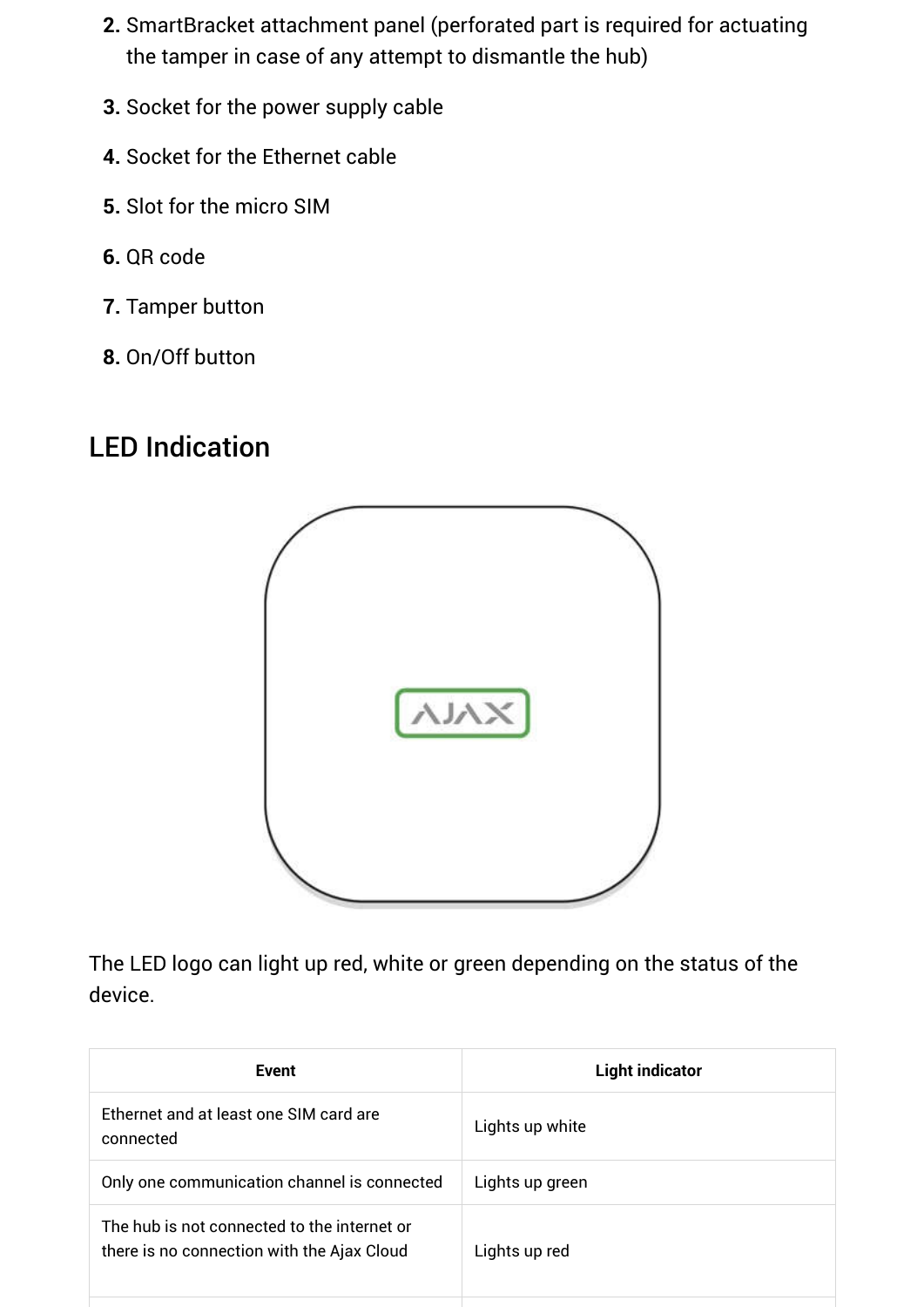| No power | seconds. The color of the indicator depends on |
|----------|------------------------------------------------|
|          | the number of the connected communication      |
|          | channels.                                      |

### Connecting to the Network

**1.** Open the hub lid by shifting it down with force.





Be careful and do not damage the tamper protecting the hub from dismantling!

**2.** Connect the power supply and Ethernet cables to the sockets.

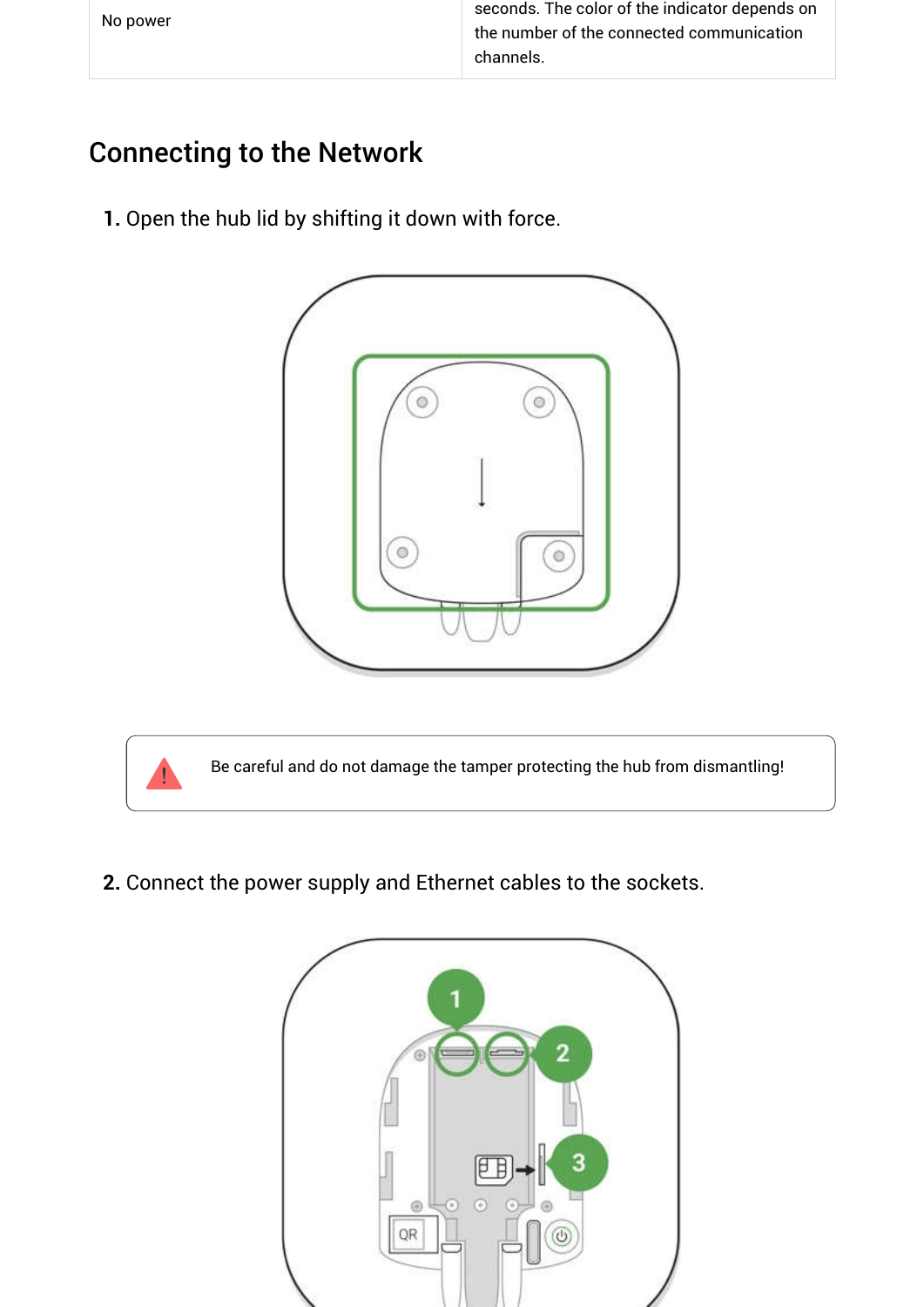- 1 Power Socket
- 2 Ethernet socket
- 3 SIM-card slot
- **3.** Press and hold the power button for 2 seconds until the logo lights up. The hub needs approximately 2 minutes to identify the available communication channels.



The bright green or white logo color indicates that the hub is connected to Ajax Cloud.

If the Ethernet connection does not occur automatically, disable proxy, filtration by MAC addresses and activate the DHCP in the router settings: the hub will receive an IP address. During the next setup in the **mobile app**, you will be able to set a static IP address.

To connect the hub to the GSM network, you need a micro-SIM card with a disabled PIN code request (you can disable it using the mobile phone) and a sufficient amount on the account to pay for the GPRS, SMS services and calls.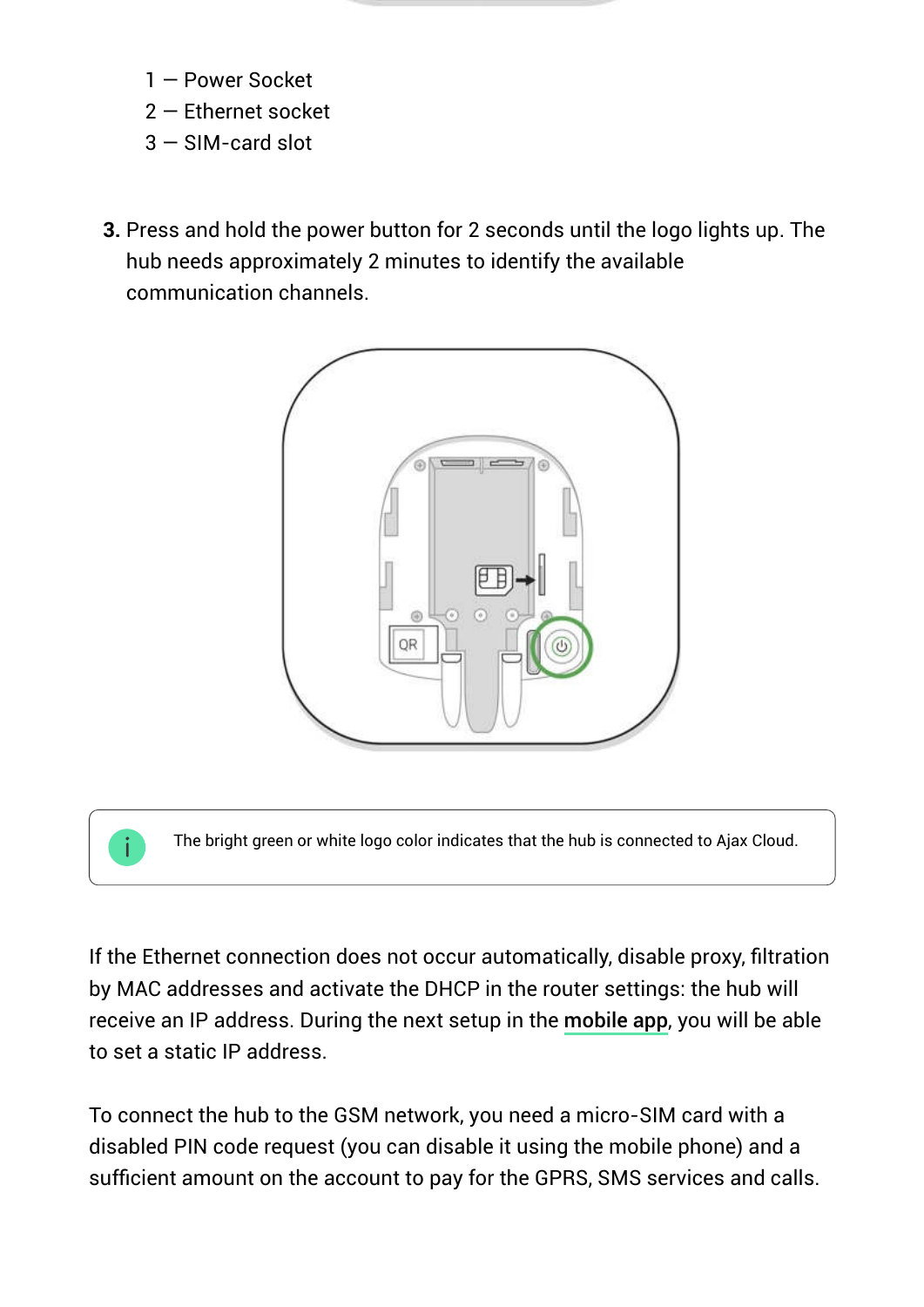If the hub does not connect to Ajax Cloud via GSM, use Ethernet to set up the network parameters in the app. For the proper setting of the access point, username, and password, please contact the support service of the operator.

## Ajax Account

The user with administrator rights can configure the Ajax security system via the app. The administrator account with the information about the added hubs is encrypted and placed on Ajax Cloud.

All the parameters of the Ajax security system and connected devices set by the user are stored locally on the hub. These parameters are inextricably linked with the hub: changing the hub administrator does not affect the settings of the connected devices.



Create the Ajax account in the app following the step-by-step guide. As part of the process, you need to confirm your email and phone number.

Ajax account allows to combine the roles: you can be the administrator of one hub, as well as the user of another hub.

## Adding the hub to the Ajax app

Granting access to all system functions (to display notifications in particular) is a mandatory condition for controlling the Ajax security system via the smartphone.

- **1.** Login into your account.
- **2.** Open the **Add Hub** menu and select the way of registering: manually or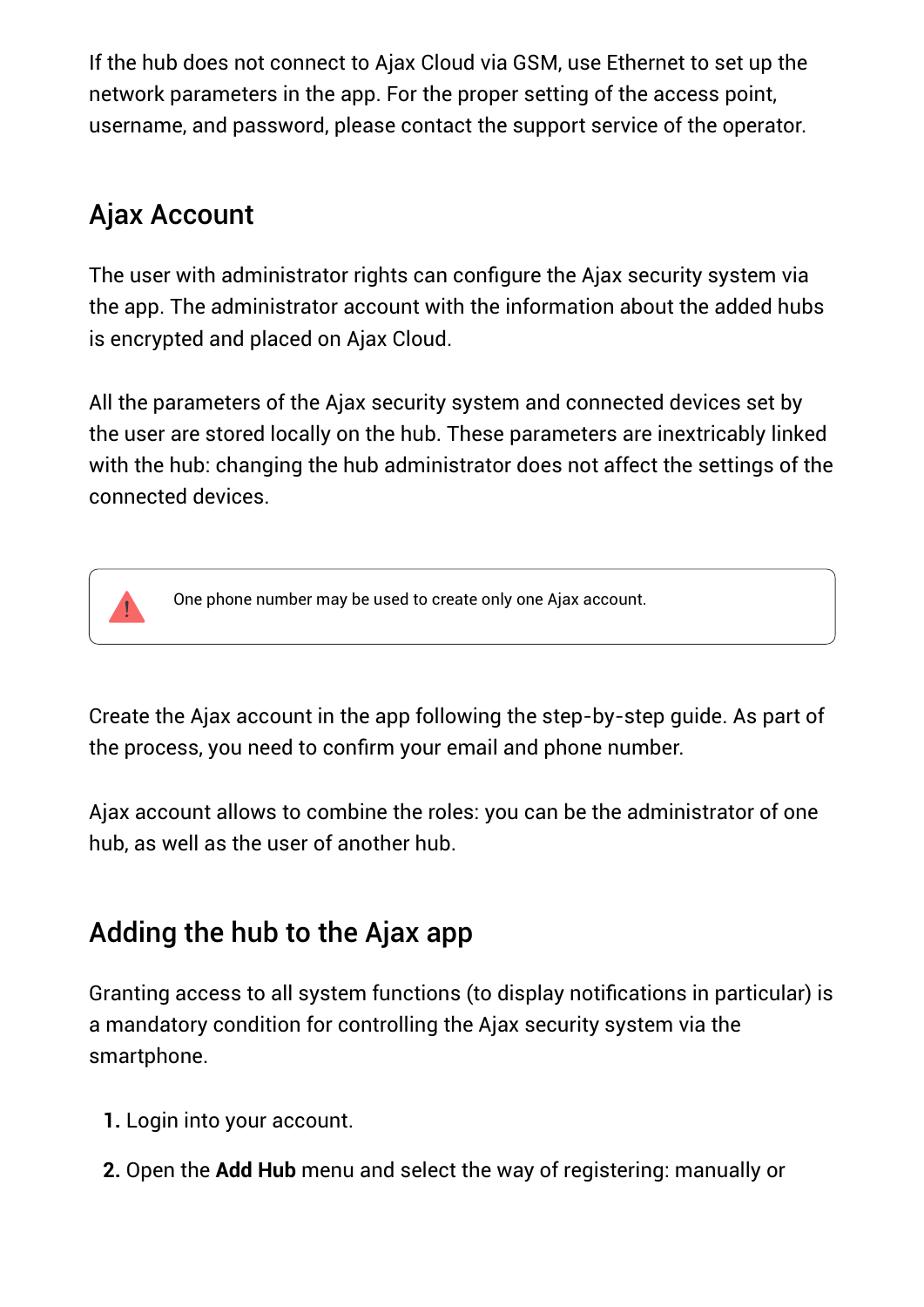

**4.** Wait until the hub is registered.

### Installation

i.

Prior to installing the hub, make sure that you have selected the optimal location: the SIM card demonstrates consistent reception, all the devices have been tested for radio communication, and the hub is hidden from direct view.

The device developed only for indoor use.

The hub should be reliably attached to the surface (vertical or horizontal). We do not recommend using double-sided adhesive tape: it cannot guarantee secure attachment and simplifies the removal of the device.

#### **Do not place the hub:**

• outside the premises (outdoors);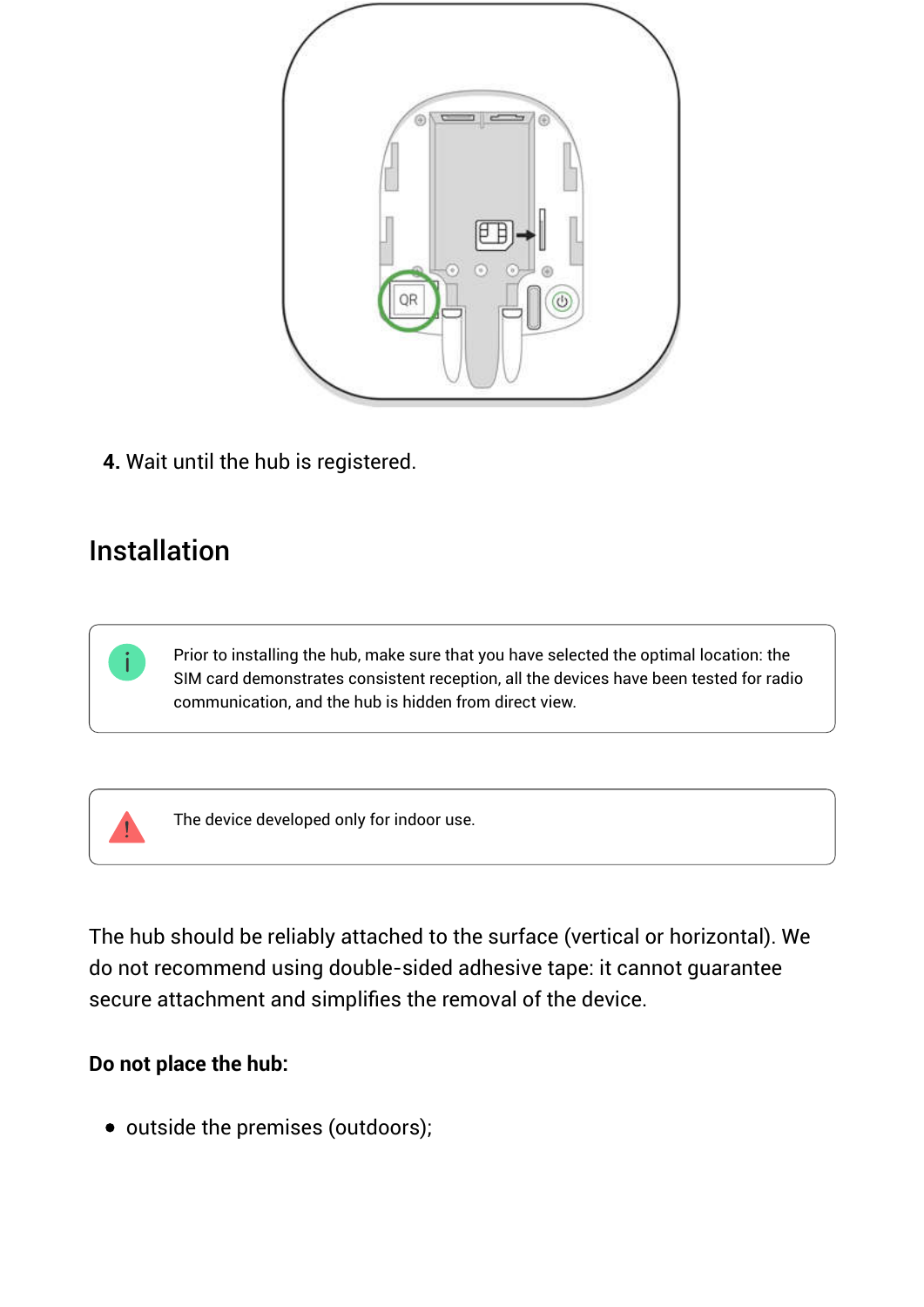- power cables;
- in premises with temperature and humidity over the permissible limits.

#### **Hub installation:**

- **1.** Fix the hub lid on the surface using bundled screws. When using any other fixing accessories, make sure that they do not damage or deform the hub lid.
- **2.** Put the hub on the lid and fix it with bundled screws.



Do not flip the hub when attaching vertically (for instance, on a wall). When properly fixed, the Ajax logo can be read horizontally.



If the hub is firmly fixed, the attempt to tear it off triggers the tamper, and the system sends a notification.

### Rooms in the Ajax app

The virtual rooms are used to group the connected devices. The user can create up to 50 rooms, with each device located only in one room.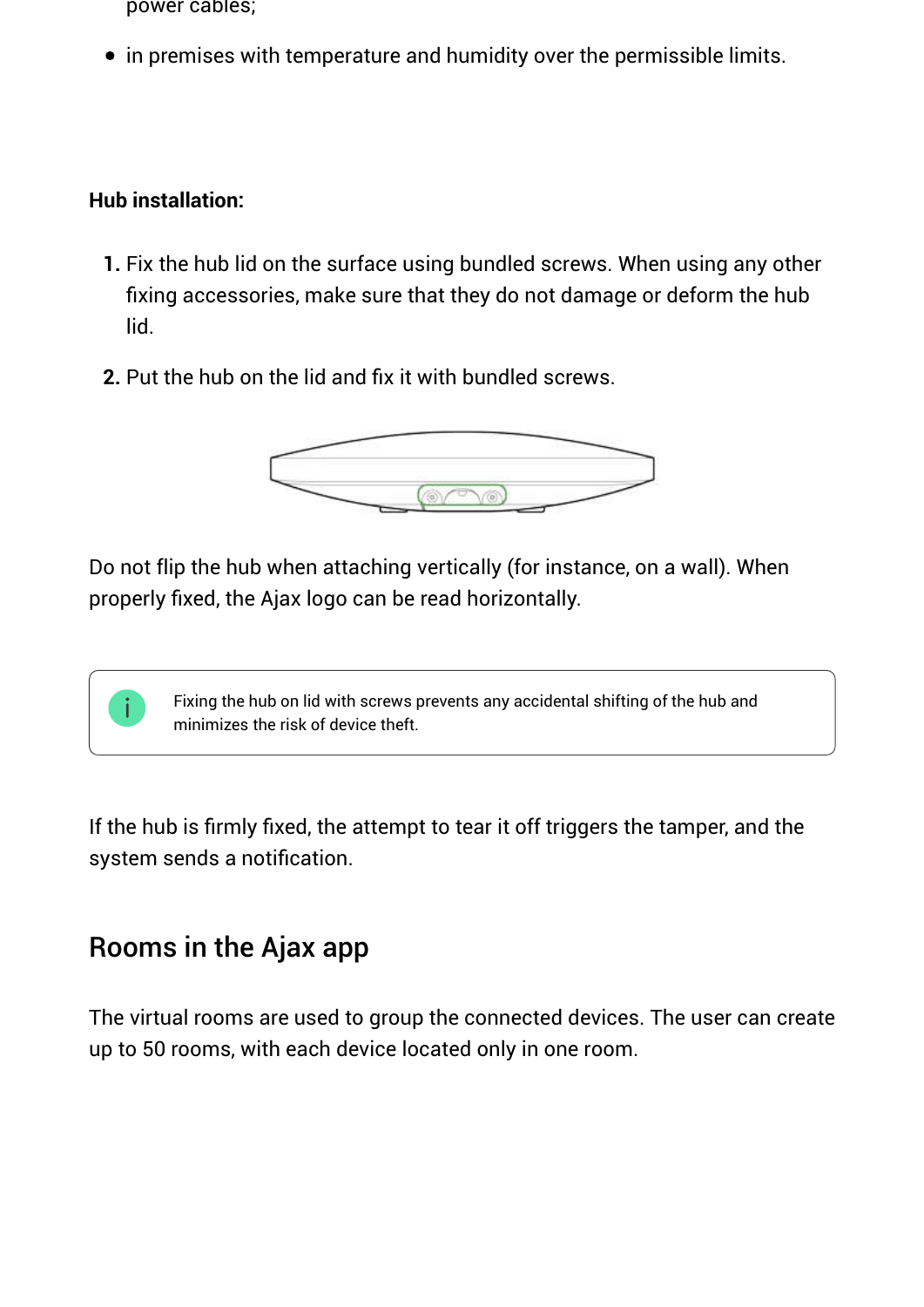The room is created in the app using the **Add Room** menu.

Please assign a name for the room, and optionally, attach (or make) a photo: it helps to find the needed room in the list quickly.

By pressing on the gear button  $\ddot{\mathbf{Q}}$  go to the room settings menu.

To delete the room, move all the devices to other rooms using the device setup menu. Deleting the room erases all its settings.

### Connecting Devices

The hub doesn't support **uartBridge** and **ocBridge Plus** integration modules.



During the first hub registration in the app, you will be prompted to add devices to guard the room. However, you can refuse and return to this step later.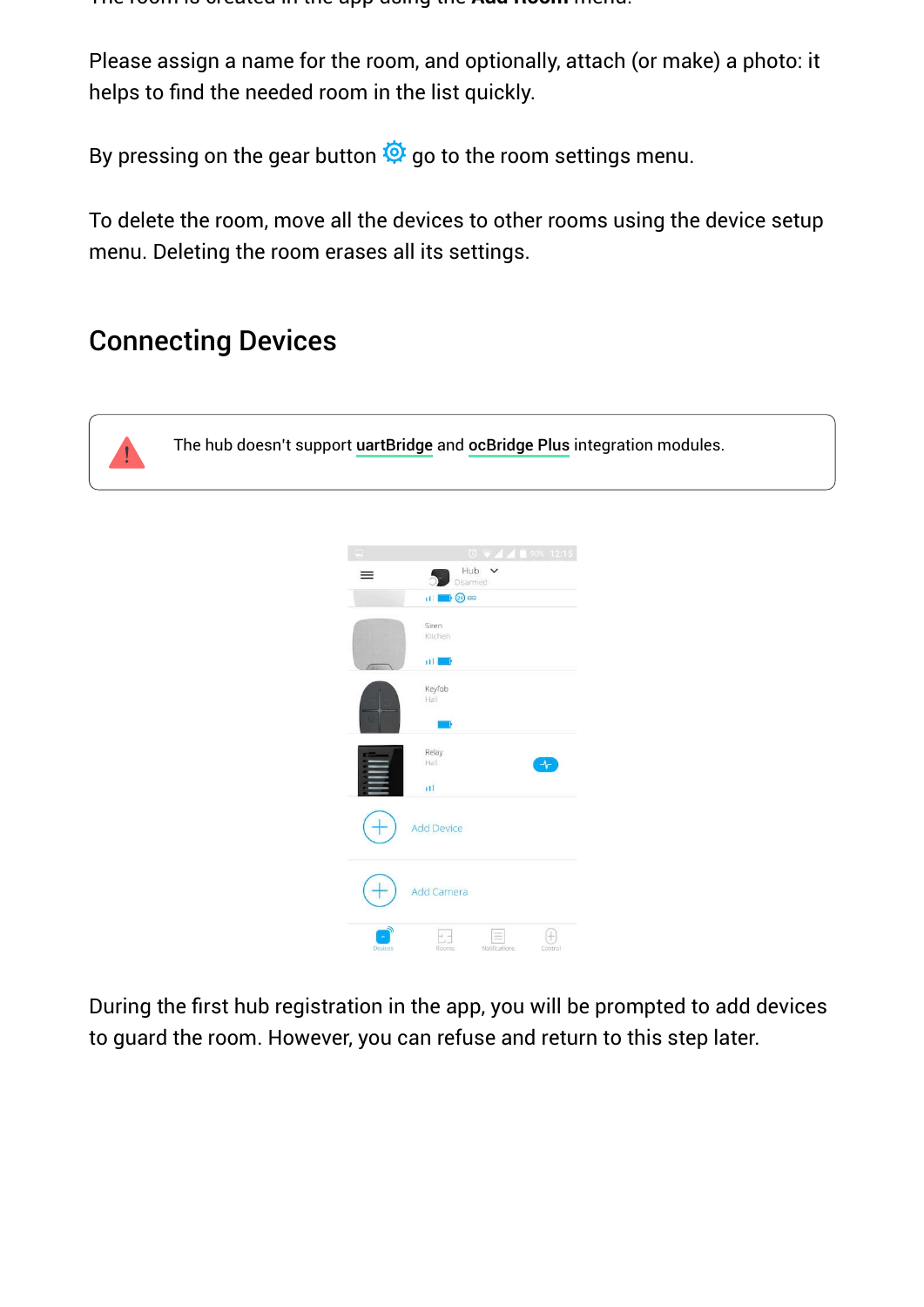room and go to the next step.

**3.** When the app starts searching and launches countdown, switch on the device: its LED will blink once. For detection and pairing to occur, the device should be located within the coverage area of the wireless network of the hub (at a single protected object).

> Сonnection request is transmitted for a short time at the moment of switching on the device.

If the connection fails on the first try, switch off the device for 5 seconds and retry.

Up to 10 cameras or DVRs that support RTSP protocol can be connected to Hub.

How to configure and connect an IP camera to the Ajax security system

### Hub statuses

### Icons

Icons display some of Hub statuses. You can see them in the Ajax app, in the **Devices** menu .

| <b>Icons</b> | <b>Meaning</b>                                    |
|--------------|---------------------------------------------------|
| (26)         | 2G connected                                      |
| $\ket{1111}$ | SIM card is not installed                         |
| [mn          | The SIM-card is defective or has a PIN-code on it |
|              |                                                   |
|              |                                                   |
|              |                                                   |
|              |                                                   |
|              |                                                   |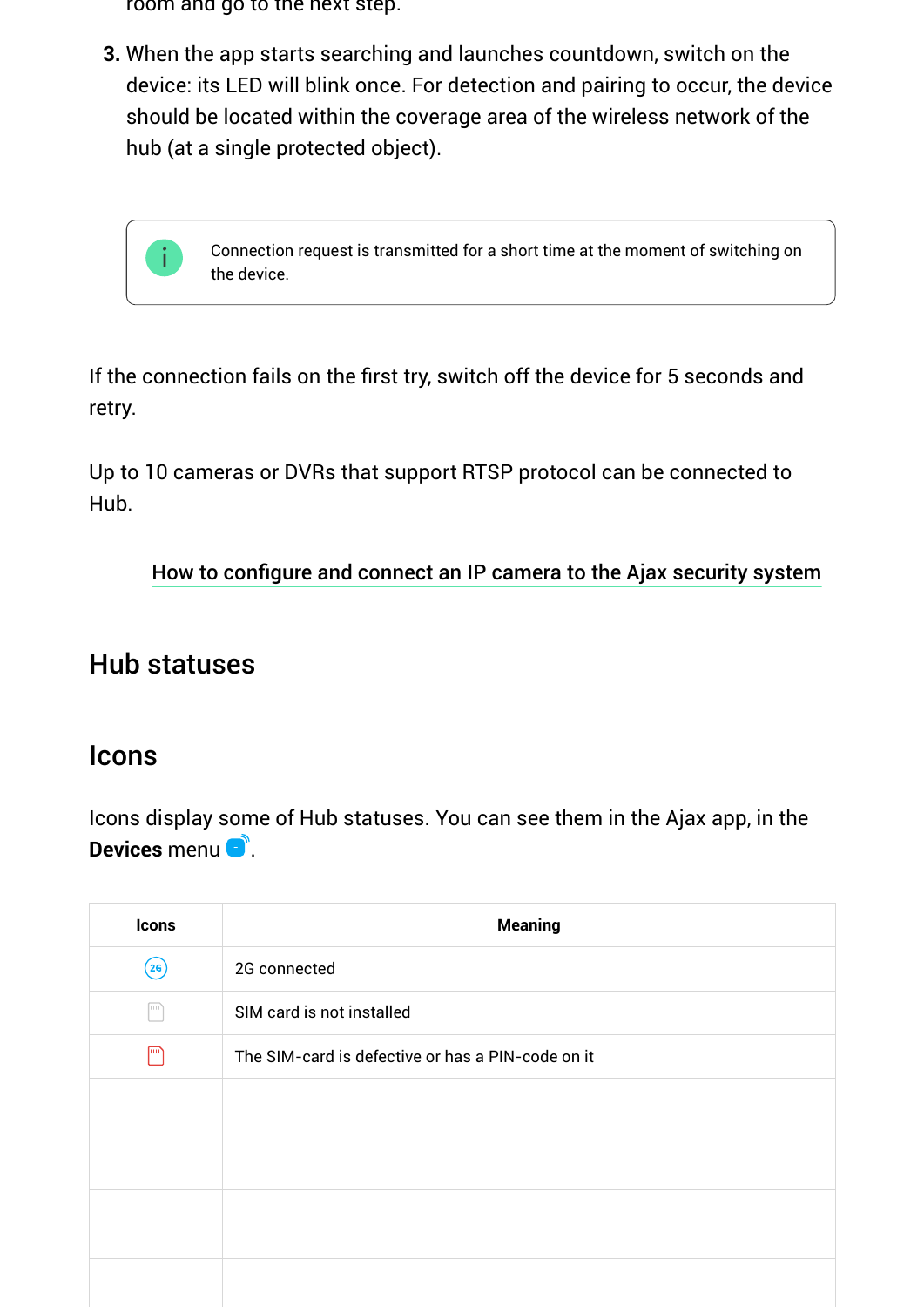## States

States can be found in the Ajax app:

- **1.** Go to the **Devices** tab **e**.
- **2.** Select Hub from the list.

| <b>Parameter</b>         | <b>Meaning</b>                                                                                                                                                                                                                                                                     |
|--------------------------|------------------------------------------------------------------------------------------------------------------------------------------------------------------------------------------------------------------------------------------------------------------------------------|
| Malfunction              | Click $\bigcirc$ to open the list of Hub malfunctions.<br>The field appears only if a malfunction is<br>detected                                                                                                                                                                   |
| Cellular signal strength | Shows the signal strength of the mobile<br>network for the active SIM card. We<br>recommend installing the hub in places with<br>the signal strength of 2-3 bars. If the signal<br>strength is weak, the hub will not be able to<br>dial-up or send an SMS about an event or alarm |
| <b>Battery Charge</b>    | Battery level of the device. Displayed as a<br>percentage<br>How battery charge is displayed in<br>Ajax apps                                                                                                                                                                       |
| Lid                      | Status of the tamper that responds to hub<br>dismantling:<br>$Closed$ – the hub lid is closed<br>$\bullet$ Opened $-$ the hub removed from<br>SmartBracket holder                                                                                                                  |
|                          |                                                                                                                                                                                                                                                                                    |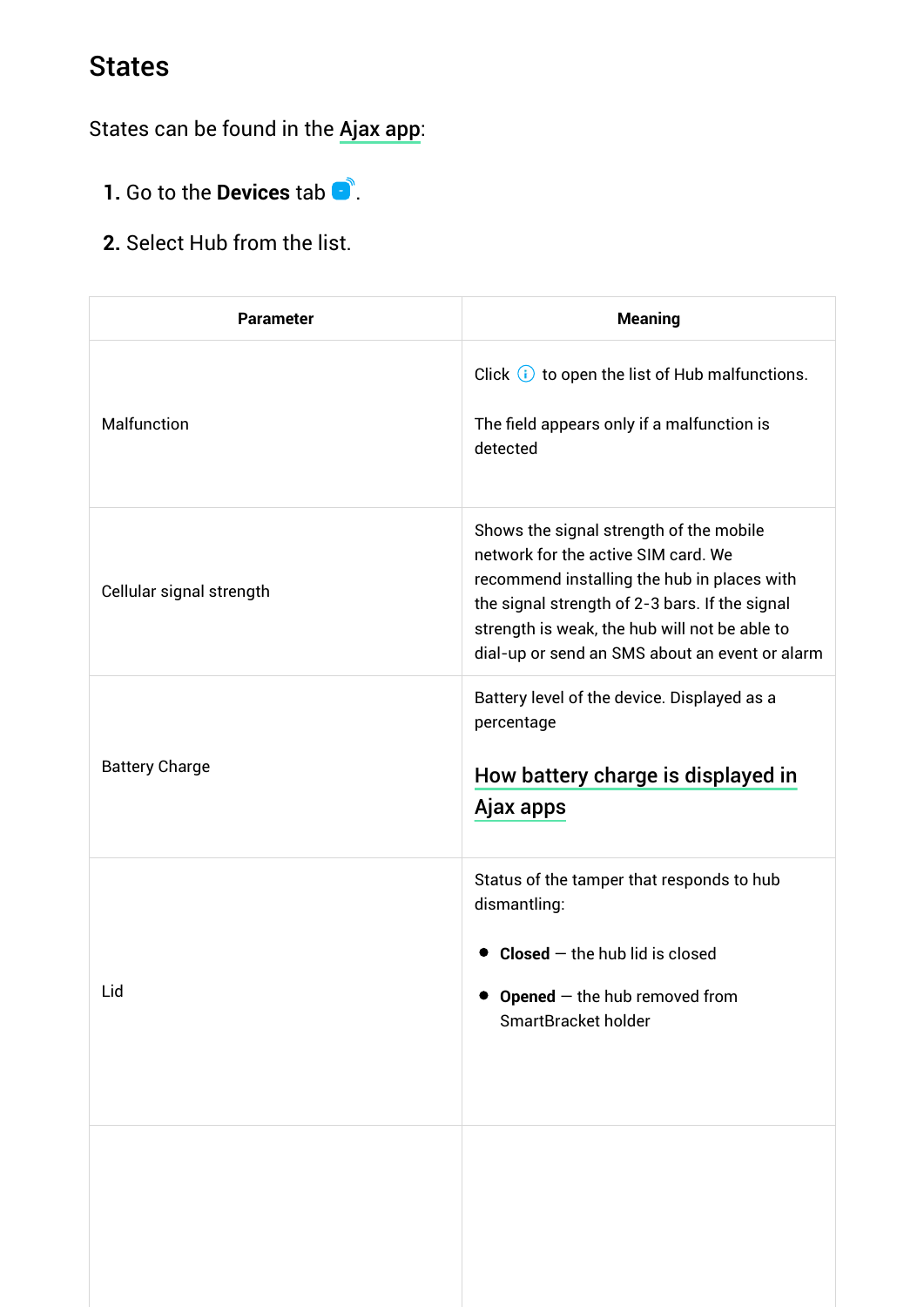| Connection          | <u> connection status between the nub and Ajax</u><br>Cloud:<br>$\bullet$ Online $-$ the hub is connected to Ajax Cloud<br>$\bullet$ Offline $-$ the hub is not connected to Ajax<br>Cloud                                                                                                                                                                                                                         |
|---------------------|--------------------------------------------------------------------------------------------------------------------------------------------------------------------------------------------------------------------------------------------------------------------------------------------------------------------------------------------------------------------------------------------------------------------|
| Cellular data       | The hub connection status to the mobile<br>Internet:<br>• Connected $-$ the hub is connected to Ajax<br>Cloud via mobile Internet<br>Disconnected $-$ the hub is not connected to<br>Ajax Cloud via mobile Internet<br>If the hub has enough funds on the account or<br>has bonus SMS/calls, it will be able to make<br>calls and send SMS messages even if the Not<br>connected status is displayed in this field |
| Ethernet            | Internet connection status of the hub via<br>Ethernet:<br><b>Connected</b> $-$ the hub is connected to Ajax<br>$\bullet$<br>Cloud via Ethernet<br><b>Disconnected</b> $-$ the hub is not connected to<br>Ajax Cloud via Ethernet                                                                                                                                                                                   |
| Average Noise (dBm) | Noise power level at Jeweller frequencies at the<br>hub installation site.<br>The acceptable value is $-80$ dBm or lower                                                                                                                                                                                                                                                                                           |
|                     | The status of direct connection of the hub to<br>the central monitoring station of the security                                                                                                                                                                                                                                                                                                                    |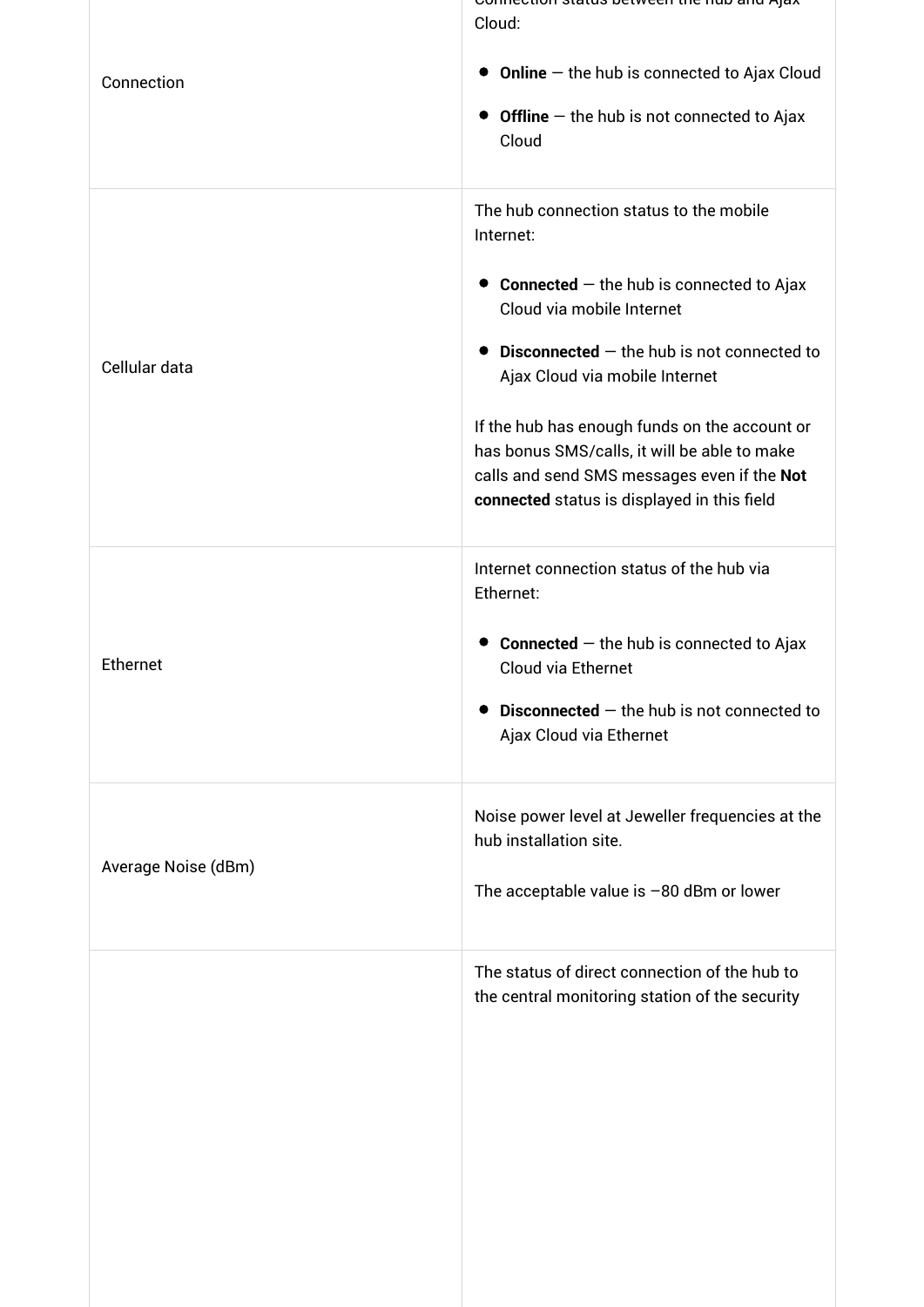|                         | What is a direct connection?                                                                                                         |
|-------------------------|--------------------------------------------------------------------------------------------------------------------------------------|
| Hub model               | Hub model name                                                                                                                       |
| <b>Hardware version</b> | Hardware version. Unable to update                                                                                                   |
| Firmware                | Firmware version. Can be updated remotely                                                                                            |
| ID                      | ID/serial number. Also located on the device<br>box, on the device circuit board, and on the QR<br>code under the SmartBracket panel |

# Settings

Settings can be changed in the Ajax app:

- **1.** Go to the **Devices** tab  $\bullet$
- **2.** Select Hub from the list.
- **3.** Go to **Settings** by clicking on the icon  $\ddot{Q}$ .



**Avatar** is a customized title image for Ajax security system. It is displayed in the hub selection menu and helps to identify the required object.

To change or set an avatar, click on the camera icon and set up the desired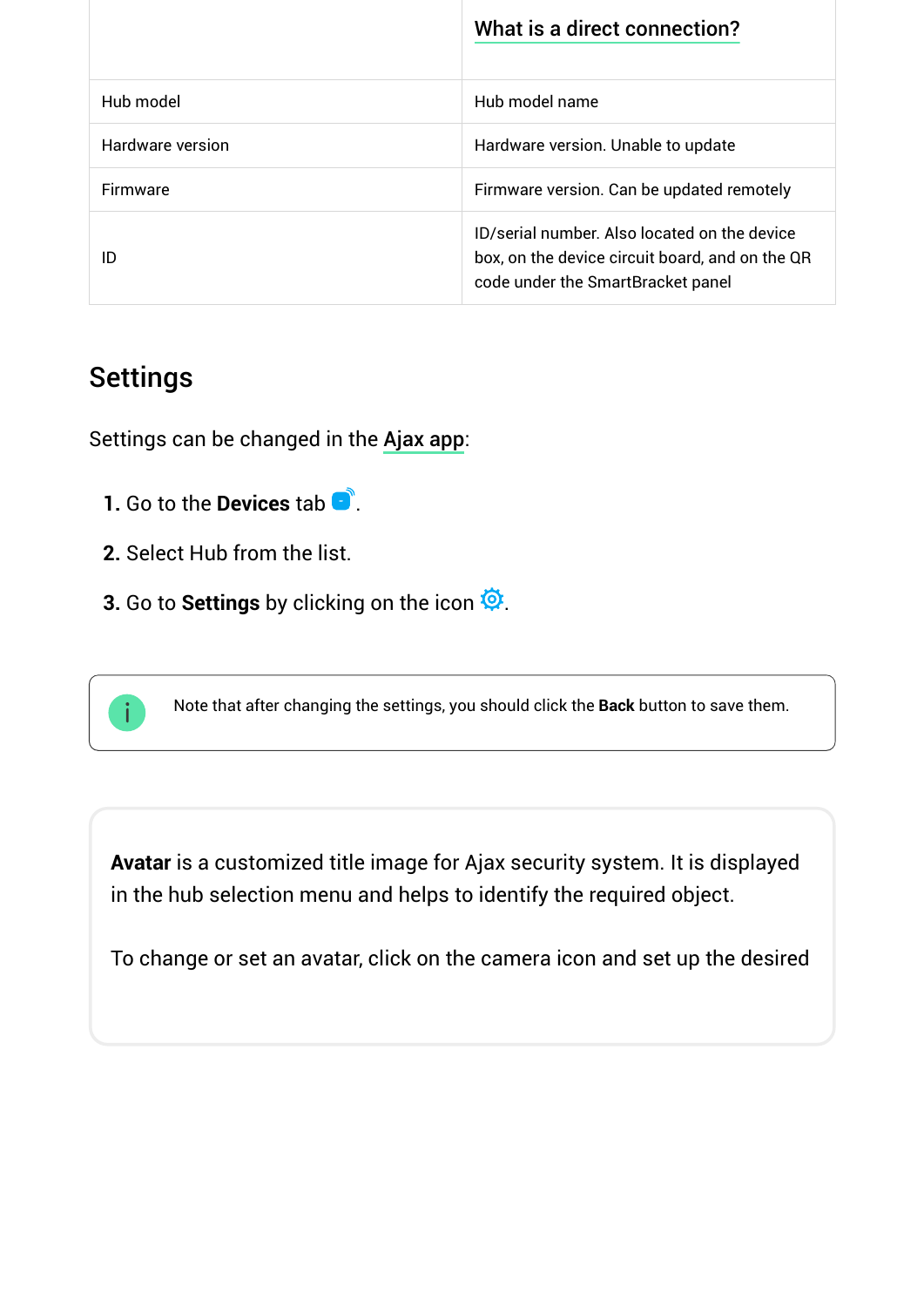**Users** — user settings for a security system: what rights are granted to users and how the security system notifies them of events and alarms.

To change the user settings, click on  $\ddot{\mathbf{Q}}$  opposite the user name.

#### How the Ajax security system notifies users of alerts

How to add new users to the hub

**Ethernet** — settings for wired Internet connection.

- $\bullet$  Ethernet  $-$  allows you to enable and disable Ethernet on the hub
- DHCP / Static selection of the type of the hub IP address to receive: dynamic or static
- IP Address hub IP Address
- $\bullet$  Subnet mask  $-$  subnet mask in which the hub operates
- Router  $-$  gateway used by the hub
- DNS DNS of the hub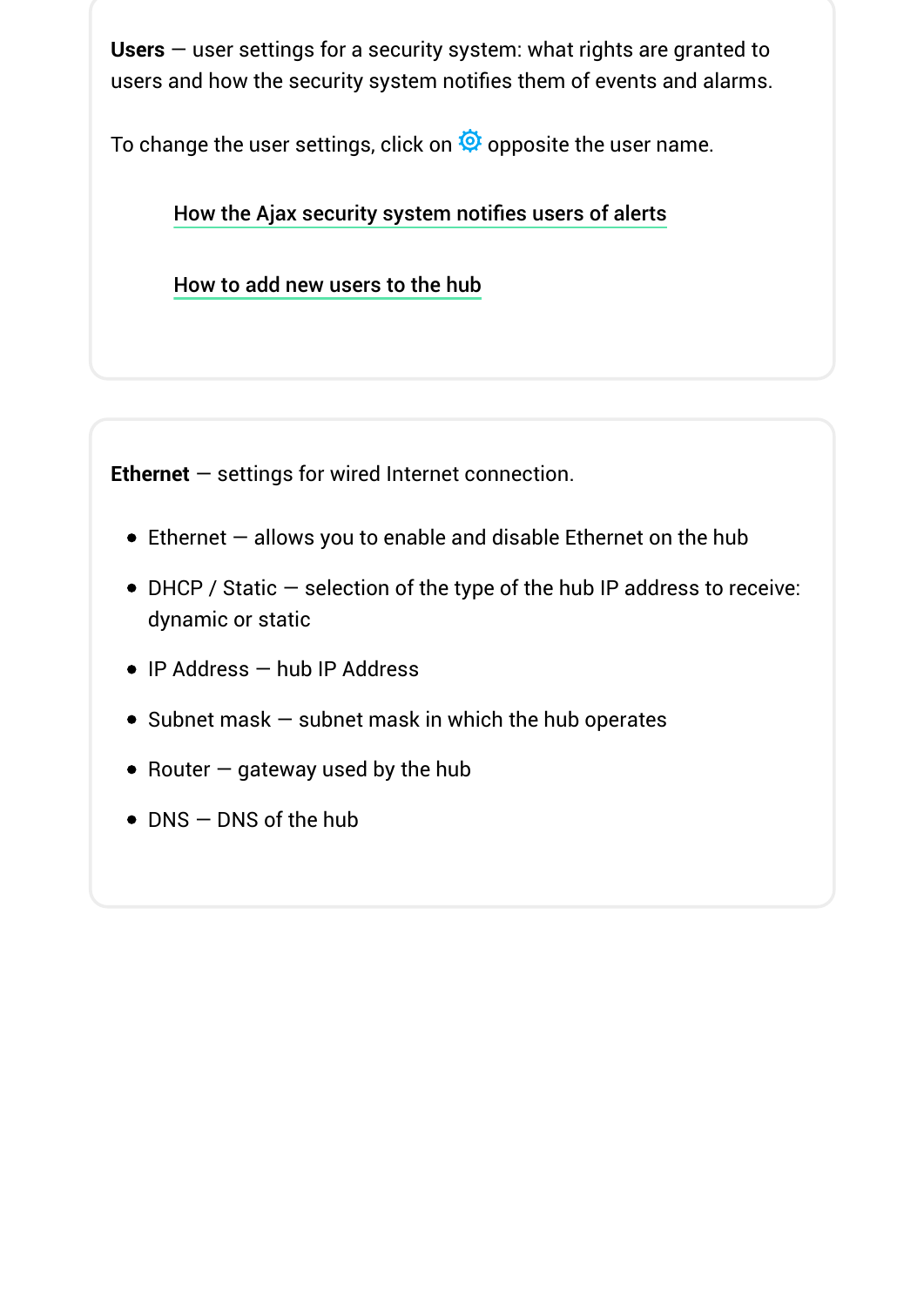- $\bullet$  Disable Ping Before Connecting  $-$  when this setting is activated, the hub ignores operator communication errors. Activate this option if the SIM card cannot connect to the network
- $\bullet$  SIM card 1  $-$  displays the number of the SIM card installed. Click on the field to go to the SIM card settings

### SIM card settings

Connection settings

**APN**, **User name**, and **Password** — settings for connecting to the Internet via a SIM card. To find out the settings of your cellular operator, contact your provider's support service.

How to set or change APN settings in the hub

#### **Mobile data usage**

- **Incoming** the amount of data received by the hub. Displayed in KB or MB.
- **Outgoing** the amount of data sent by the hub. Displayed in KB or MB.



Keep in mind that data is counting on the hub and may differ from your operator's statistics.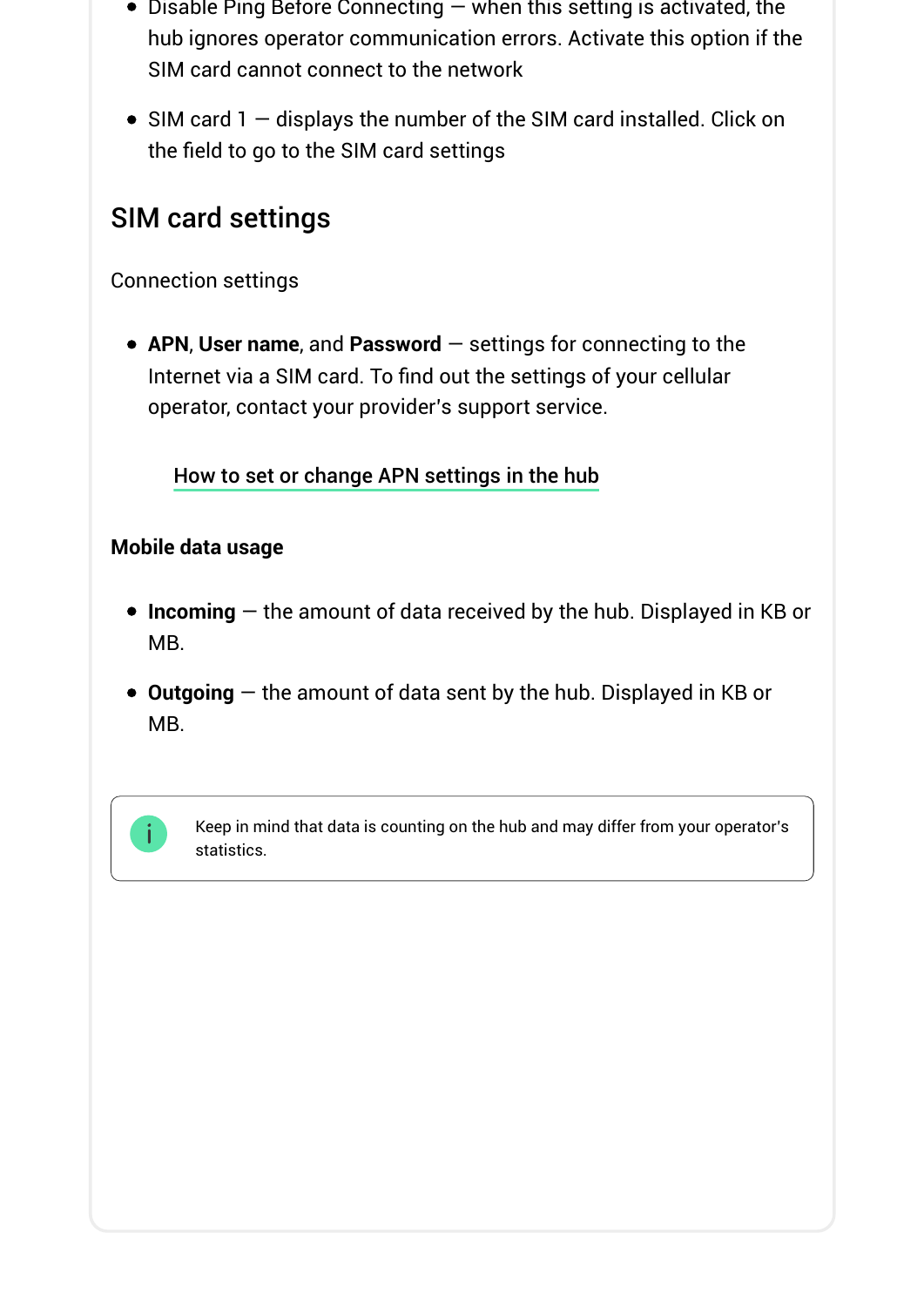**Geofence** — configuring reminders for arming/disarming the security system when crossing a specified area. The user location is determined using the smartphone GPS module.

What geofences are and how they function

**Groups** — group mode configuration. This allows you to:

Manage the security modes for separate premises or groups of detectors.

For example, the office is armed while the cleaner works in the kitchen.

Delimit access to control of security modes. For example, the marketing department employees do not have access to the law office.

OS Malevich 2.6: a new level of security

**Security Schedule** — arming/disarming the security system by the schedule.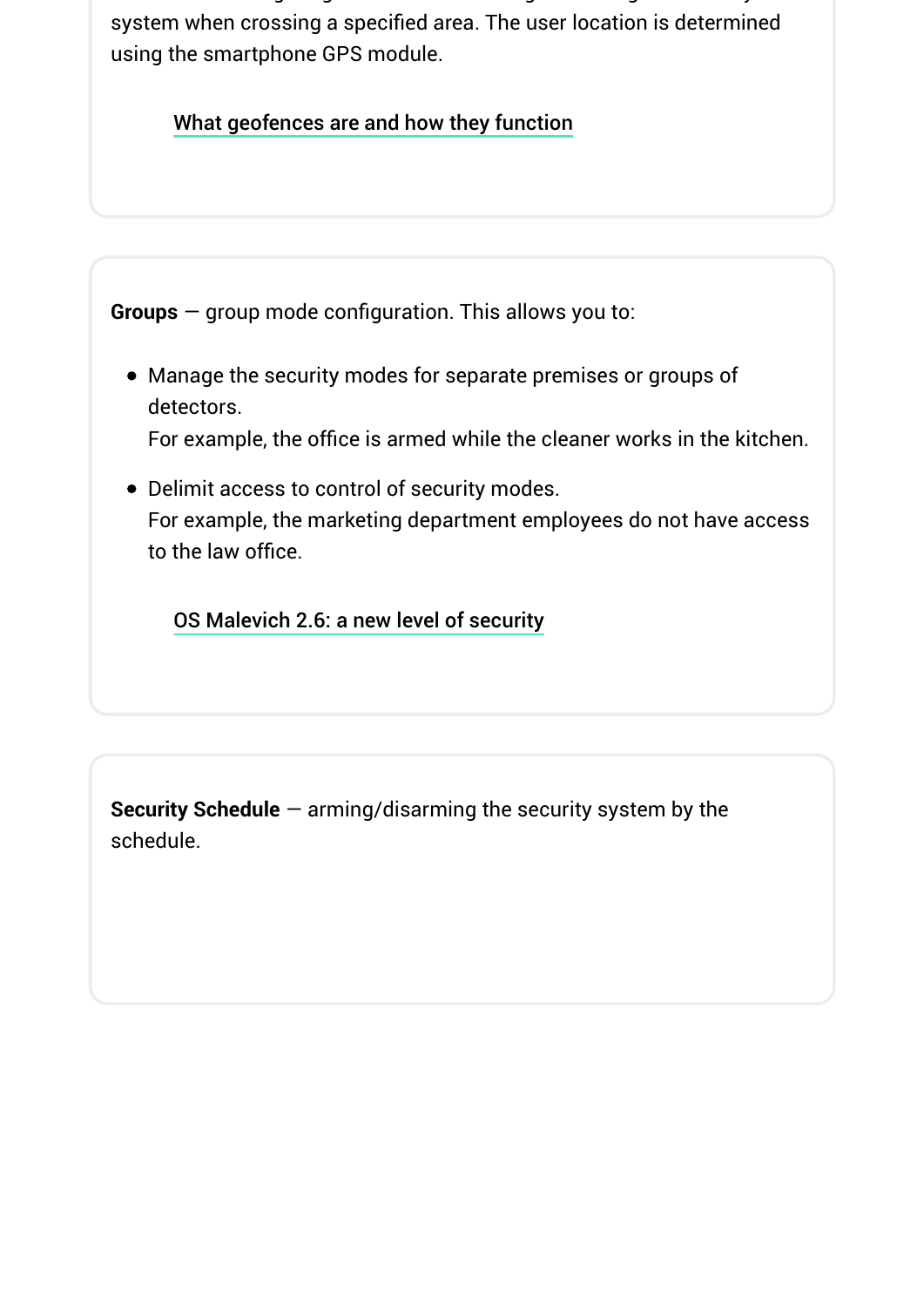**Jeweller** — configuring the hub-detector ping interval. The settings determine how frequently the hub communicates with devices and how quickly the loss of connection is detected.

#### Learn more

- **Detector Ping Interval** the frequency of connected devices polling by the hub is setting in the range of 12 to 300 s (36 s by default)
- **Number of undelivered packets to determine connection failure** a counter of undelivered packets (8 packets by default).

**The time before raising the alarm by the communication loss between hub and device is calculated with the following formula:**

Ping interval \* (number of undelivered packets + 1 correction packet).

The shorter ping interval (in seconds) means faster delivery of the events between the hub and the connected devices; however, a short ping interval reduces the battery life. At the same time, alarms are transmitted immediately regardless of the ping interval.

**We do not recommend reducing the default settings of the ping period and interval.**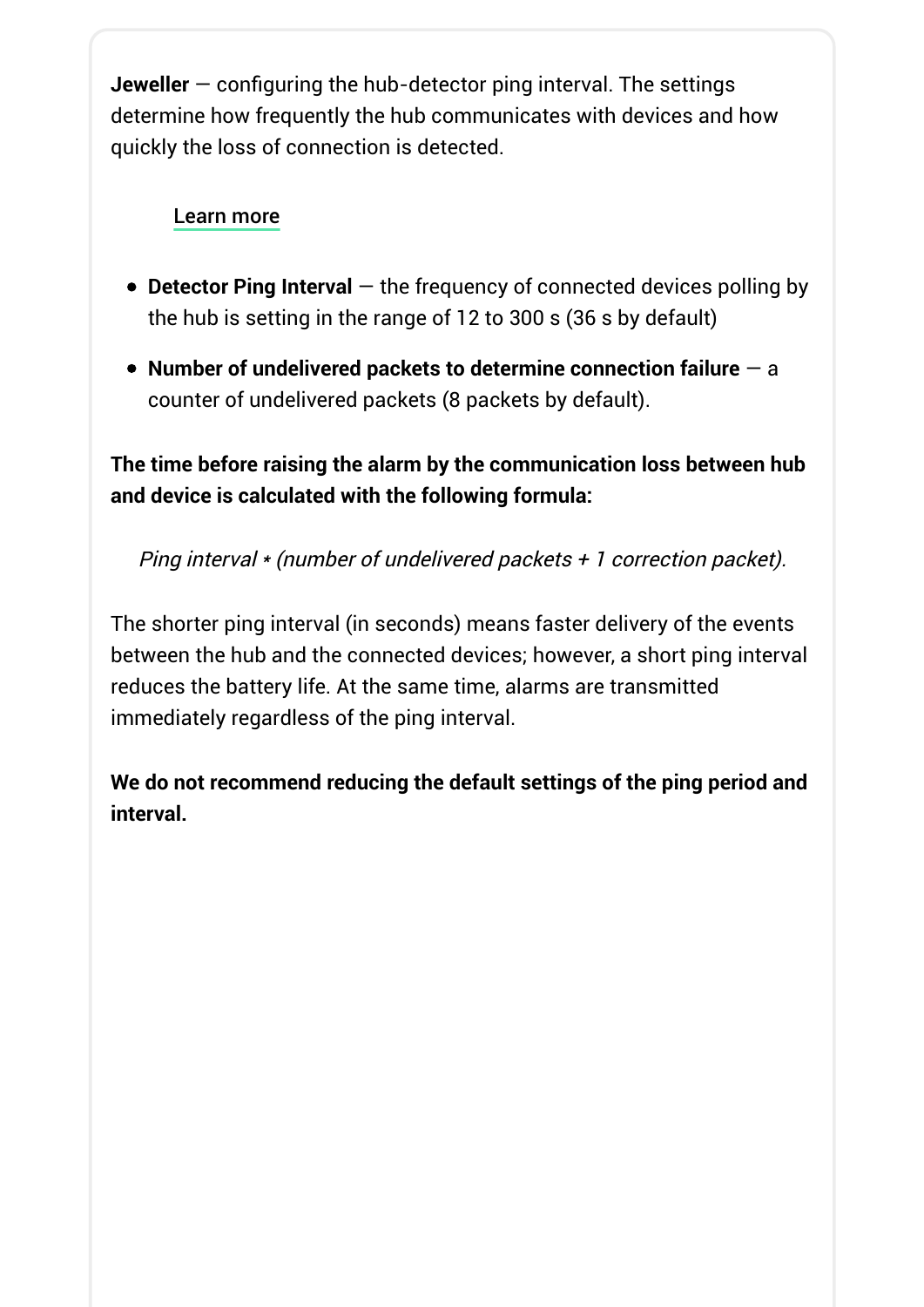**Service** is a group of hub service settings. These are divided into 2 groups: general settings and advanced settings.

#### **General settings**

#### Time Zone

Selecting the time zone in which the hub operates. It is used for scenarios by schedule. Therefore, before creating scenarios, set the correct time zone.

#### Learn more about scenarios

#### LED Brightness

Adjustment of the hub logo LED backlight brightness . Set in the range of 1 to 10. The default value is 10.

#### Firmware Auto-Update

Configuring automatic OS Malevich firmware updates.

**If enabled**, the firmware is automatically updated when a new version is available, when the system is not armed, and external power is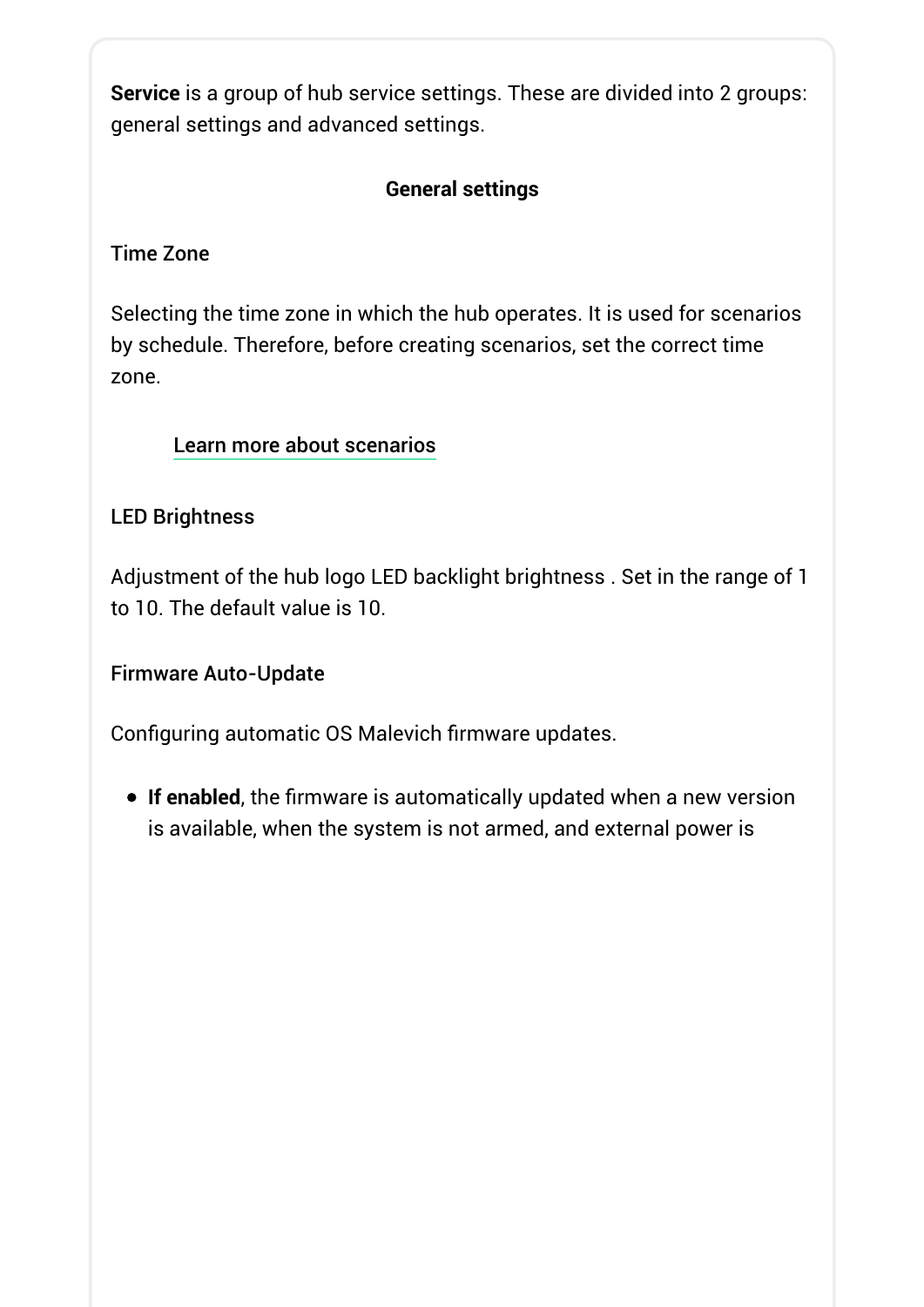The setting allows you to select the transmission channel for the hub logs or disable their recording:

- Ethernet
- $\bullet$  No  $-$  logging is disabled

We do not recommend disabling logs as this information may be helpful in the event of errors in the operation of the system!

#### How to send an error report

### **Advanced settings**

The list of advanced hub settings depends on the type of application: standard or PRO.

| <b>Ajax Security System</b>                                                               | <b>Ajax PRO</b>                                                                                                                                                |
|-------------------------------------------------------------------------------------------|----------------------------------------------------------------------------------------------------------------------------------------------------------------|
| Server connection<br>Sirens settings<br>Fire detectors settings<br>System integrity check | PD 6662 Setting Wizard<br><b>Server Connection</b><br>Sirens settings<br>Fire detectors settings<br><b>System Integrity Check</b><br><b>Alarm Confirmation</b> |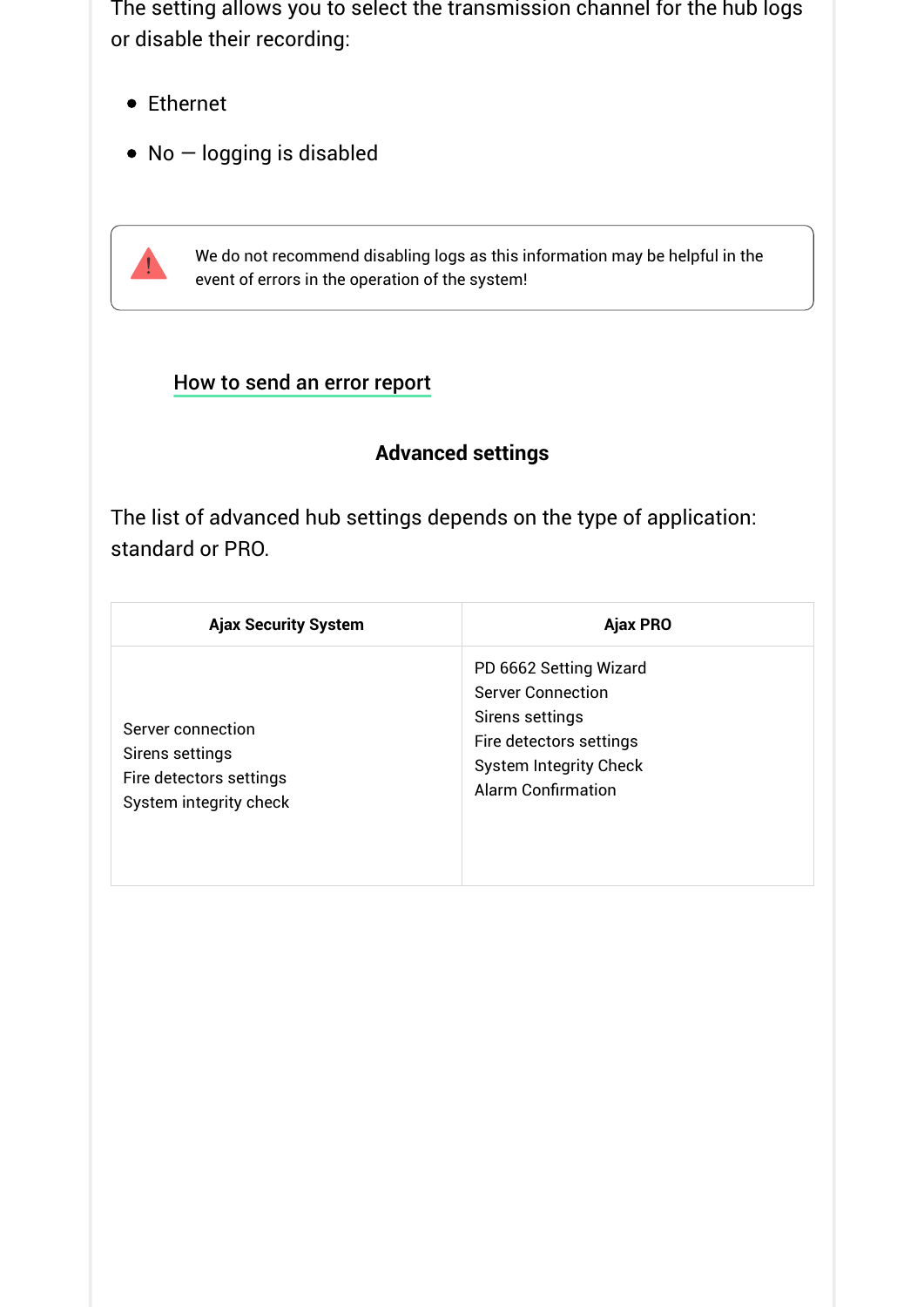Ajax Cloud:

- **Server Ping Interval (sec).** Frequency of sending pings from the hub to Ajax Cloud server. It is set in the range of 10 to 300 s. The recommended default value is 60 s.
- **Connection Failure Alarm Delay (sec).** It is a delay to reduce the risk of a false alarm associated with the Ajax Cloud server connection loss. It is activated after 3 unsuccessful hub-server polls. The delay is set in the range of 30 to 600 s. The recommended default value is 300 s.

The time to generate a message regarding the loss of communication between the hub and the Ajax Cloud server is calculated using the following formula:

(Ping interval  $*$  4) + Time filter

With the default settings, Ajax Cloud reports the hub loss in 9 minutes:

 $(60 s * 4) + 300 s = 9$  min

**Disable alerts when the connection with the server is lost**. Ajax apps can notify about the hub-server communication loss in two ways: with a standard push notification signal or with a siren sound (enabled by default). When the option is active, the notification comes with a standard push notification signal.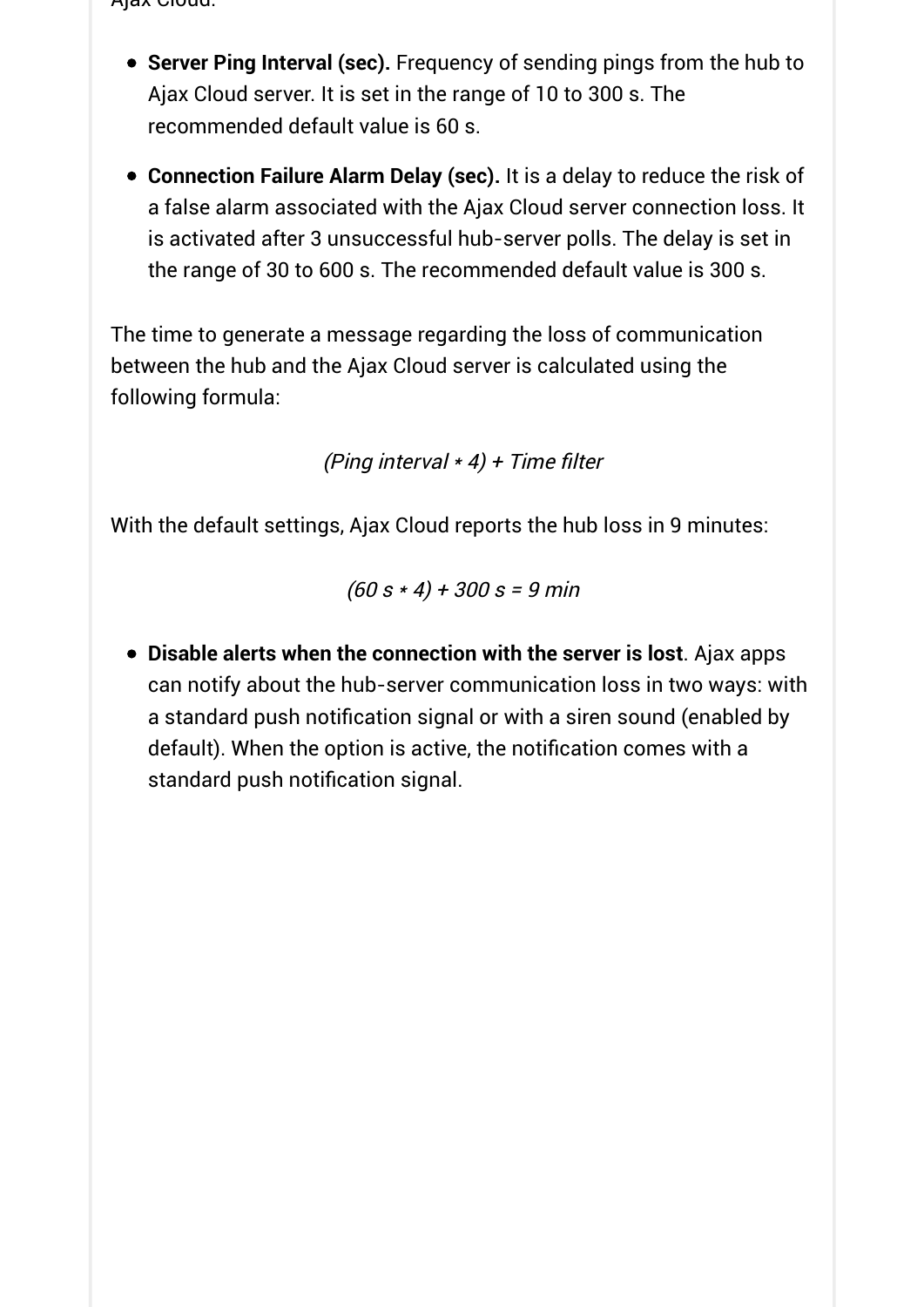

You can disable the sirens reaction when pressing the panic button on the SpaceControl key fob in the key fob settings (Devices  $\rightarrow$  SpaceContol  $\rightarrow$  Settings  $\ddot{Q}$ ).

#### Settings of siren after-alarm indication



This setting is only available in PRO Ajax apps

The siren can inform about triggering in armed system by means of LED indication. Thanks to this feature, system users and passing security companies patrols can see that the system was triggered.

Feature implementation in HomeSiren

Feature implementation in StreetSiren

Feature implementation in StreetSiren DoubleDeck

Fire detectors settings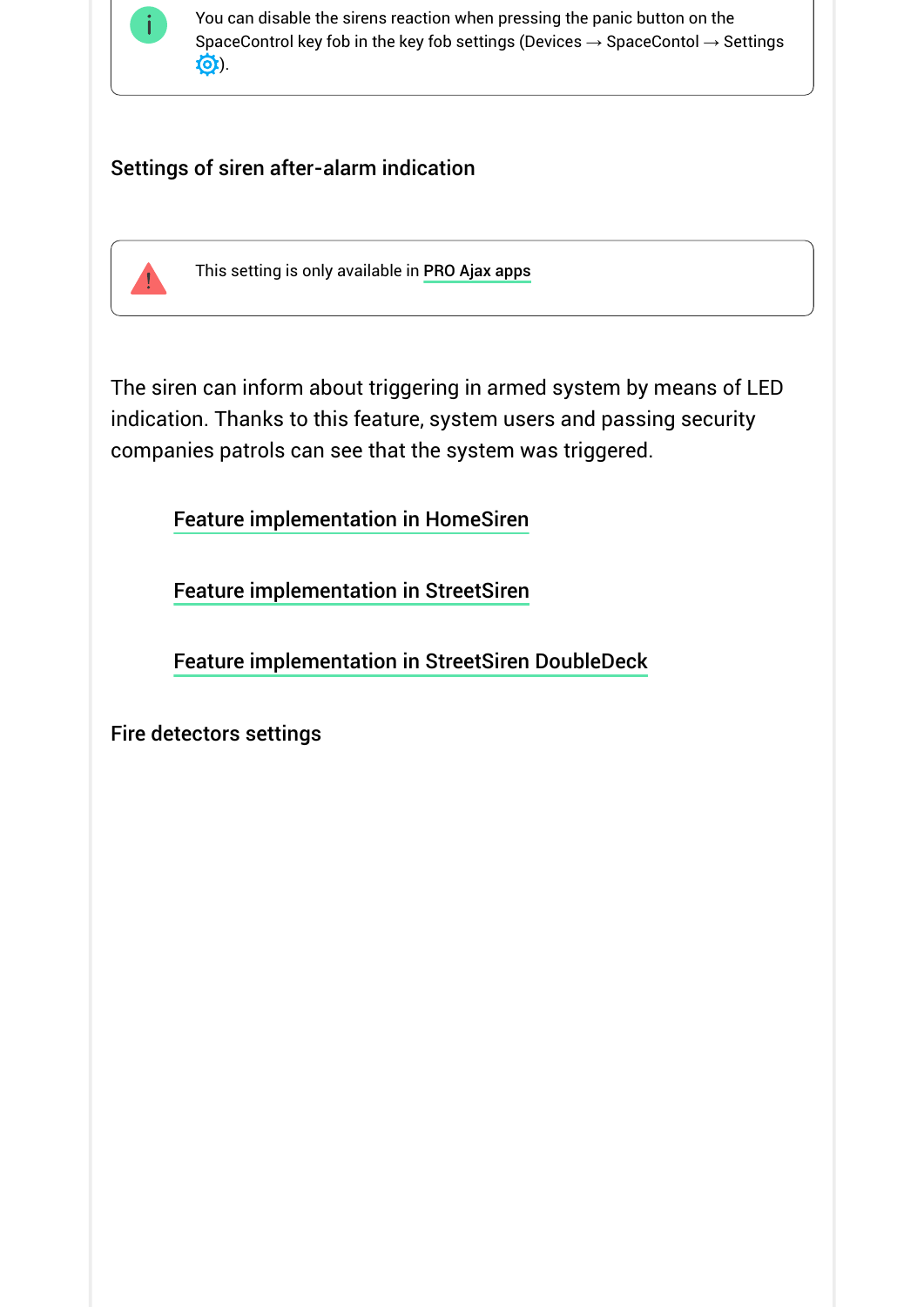

#### Alarm Confirmation



This setting is only available in PRO Ajax apps

**Alarm confirmation** is a special event that the hub sends to the CMS and system users if several certain devices have triggered within a specified period of time. By responding to confirmed alarms only, the security company and the police reduce the number of visits on false alarms.

Learn more

Restoration After Alarm



This setting is only available in PRO Ajax apps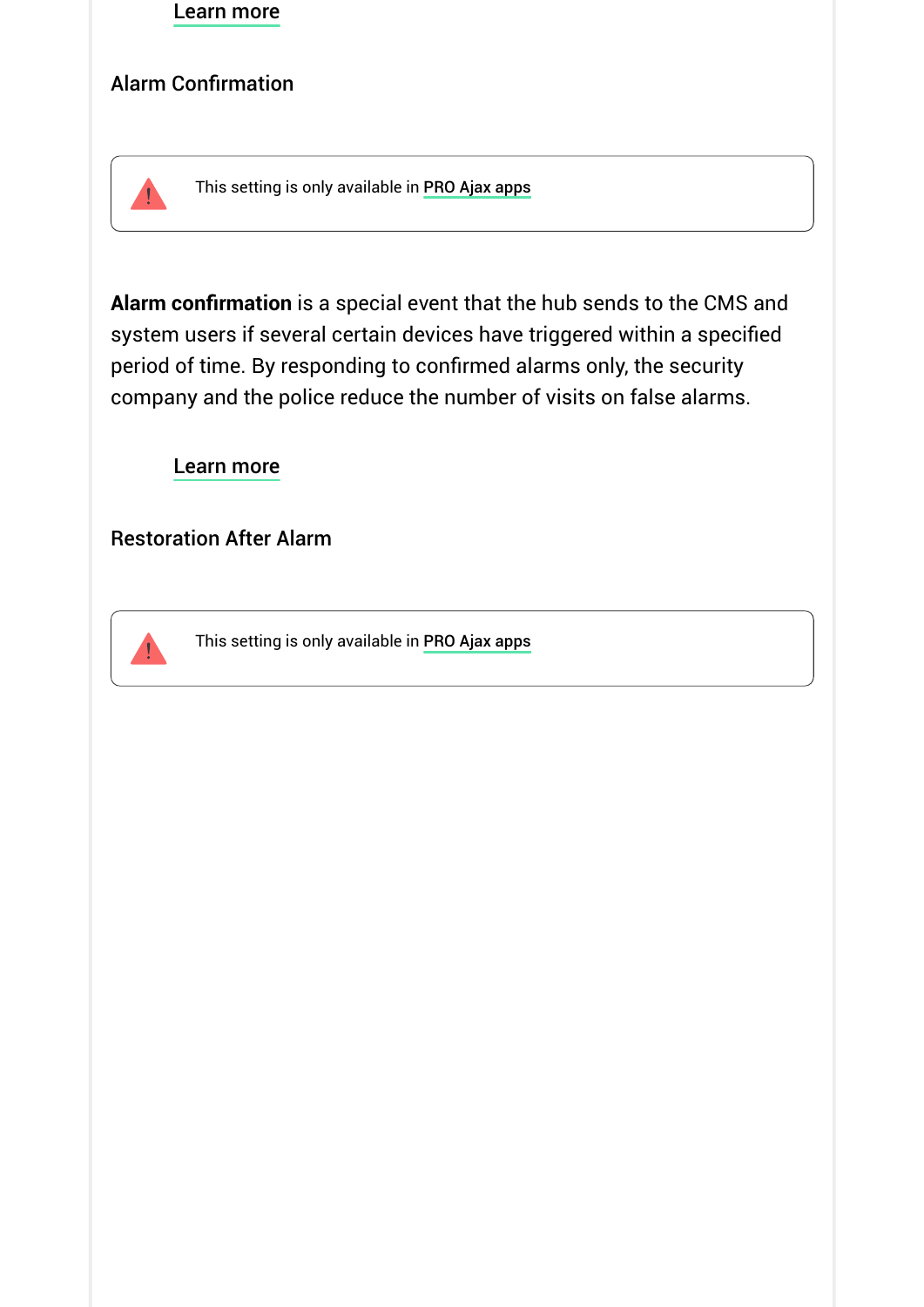Transmission Delay for security system disarming process.

What is Two-Stage Arming and why is it needed

What is Alarm Transmission Delay and why is it needed

#### Devices Auto Deactivation



This setting is only available in PRO Ajax apps

The Ajax security system can ignore alarms or other events of devices without removing them from the system. Under certain settings, notifications about events of a specific device will not be sent to the CMS and security system users.

There are two types of **Devices Auto Deactivation**: by the timer and by the number of alarms.

What is Devices Auto Deactivation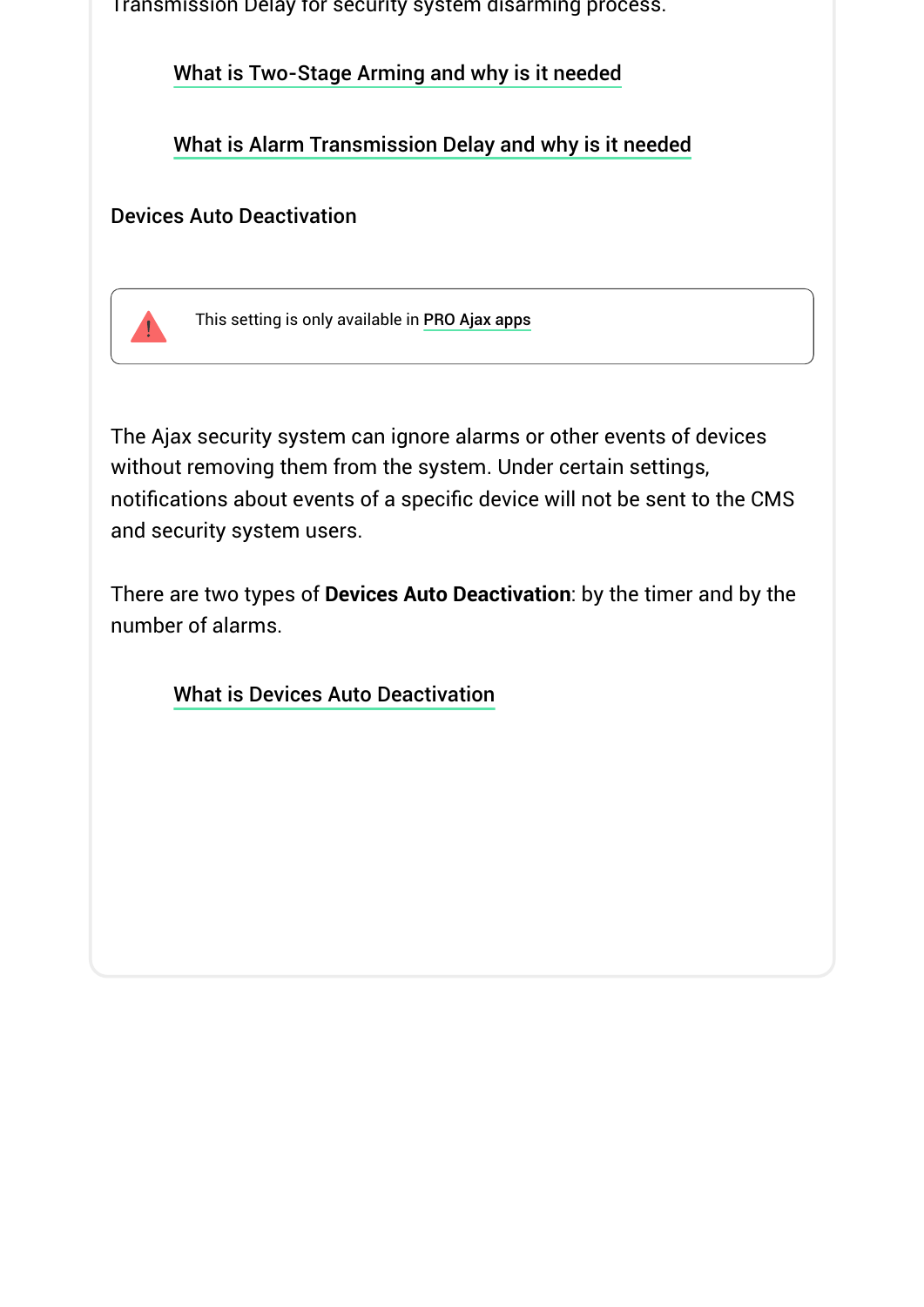- **Protocol** the choice of the protocol used by the hub to send alarms to the central monitoring station of the security company via a direct connection. Available protocols: Ajax Translator (Contact-ID) and SIA.
- **Connect on demand**. Enable this option if you need to connect to the CMS (Central Monitoring Station) only when transmitting an event. If the option is disabled, the connection is maintained continuously. The option is available only for the SIA protocol.
- **Object number** the number of an object in the monitoring station (hub).

#### **Primary IP address**

**IP address** and **Port** are settings of the primary IP address and port of the security company server to which events and alarms are sent.

#### **Secondary IP address**

**IP address** and **Port** are settings of the secondary IP address and port of the security company server to which events and alarms are sent.

#### **Alarm sending channels**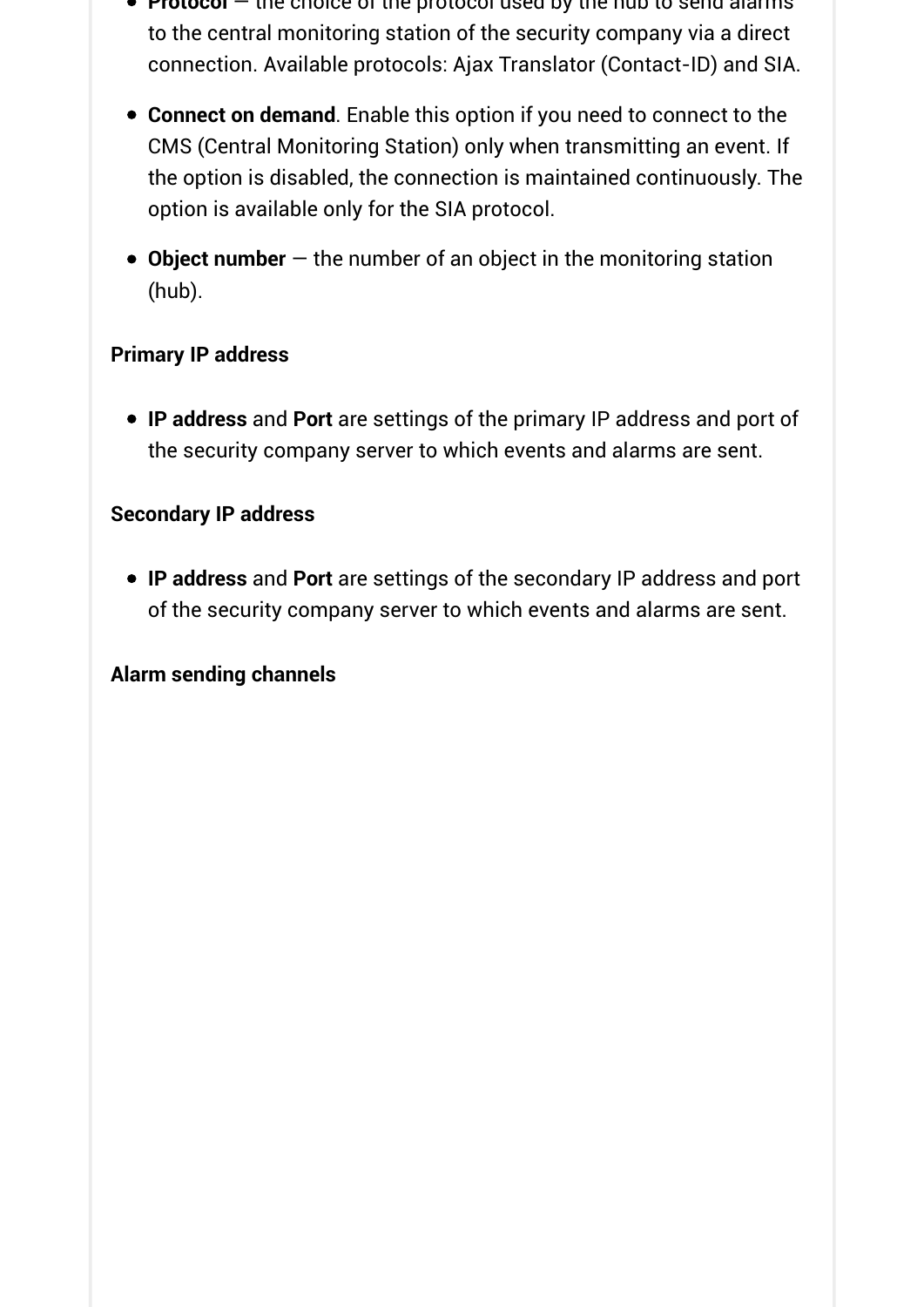Event transmission encryption settings in the SIA protocol. AES 128-bit encryption is used.

- **Encryption** if enabled, events and alarms transmitted to the central monitoring station in SIA format are encrypted.
- **Encryption key** encryption key of transmitted events and alarms. Must match the value on the Central Monitoring Station.

#### **Panic button coordinates**

**Send coordinates** — if enabled, the pressing of a panic button in the app sends the coordinates of the device on which the app is installed and panic button is pressed, to the central monitoring station.

#### **Alarm Restore on ARC**

The setting allows you to select when the alarm restore event will be sent to the CMS: immediately/upon detector restore (by default) or upon disarming.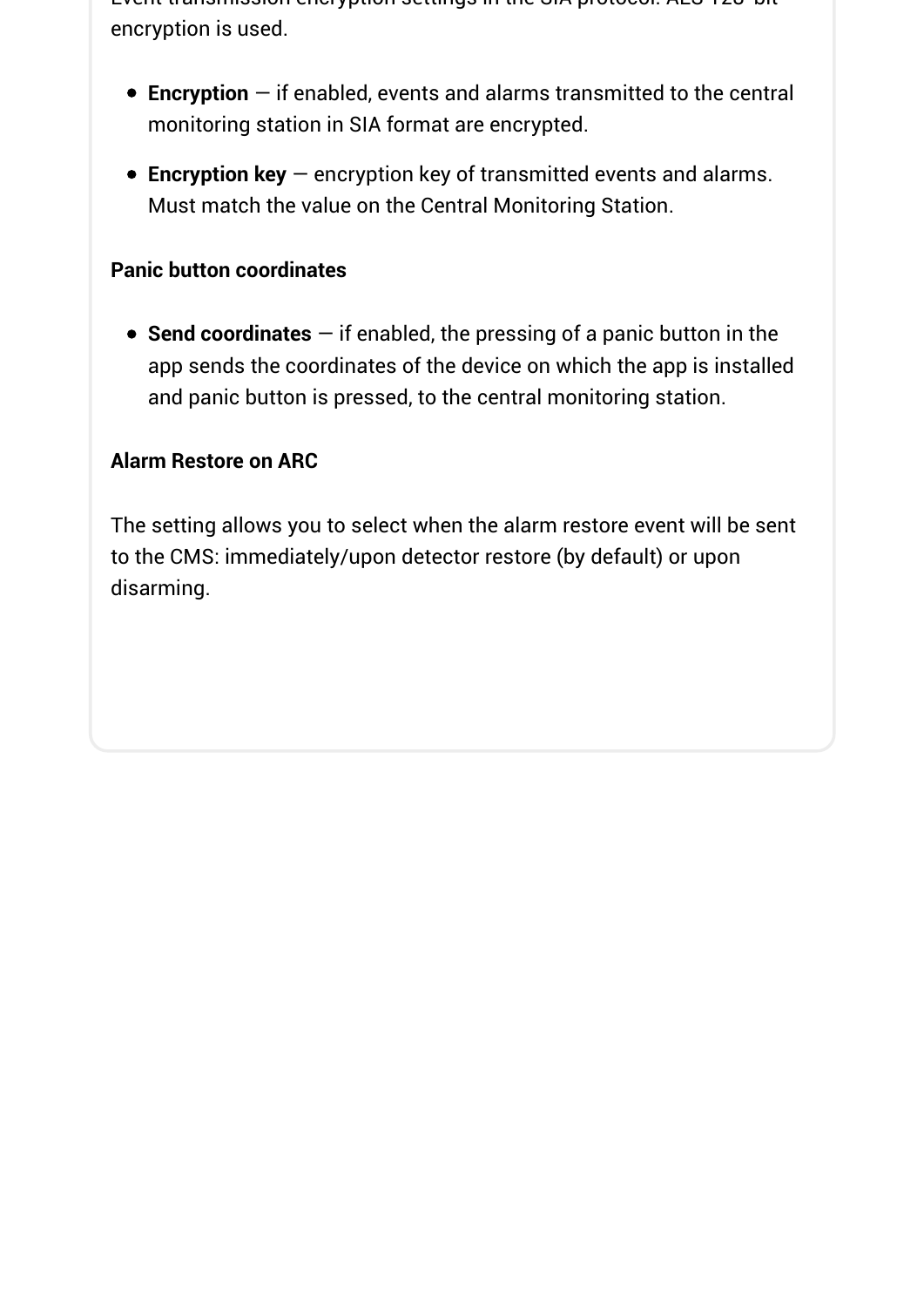**User Guide** — opens the Hub user guide.

**Data Import** — a menu for automatical transferring devices and settings from another hub. **Keep in mind that you are in the settings of the hub on which you want to import data.**

Learn more about data import

**Unpair hub** — removes your account from the hub. Regardless of this, all the settings and connected detectors remain saved.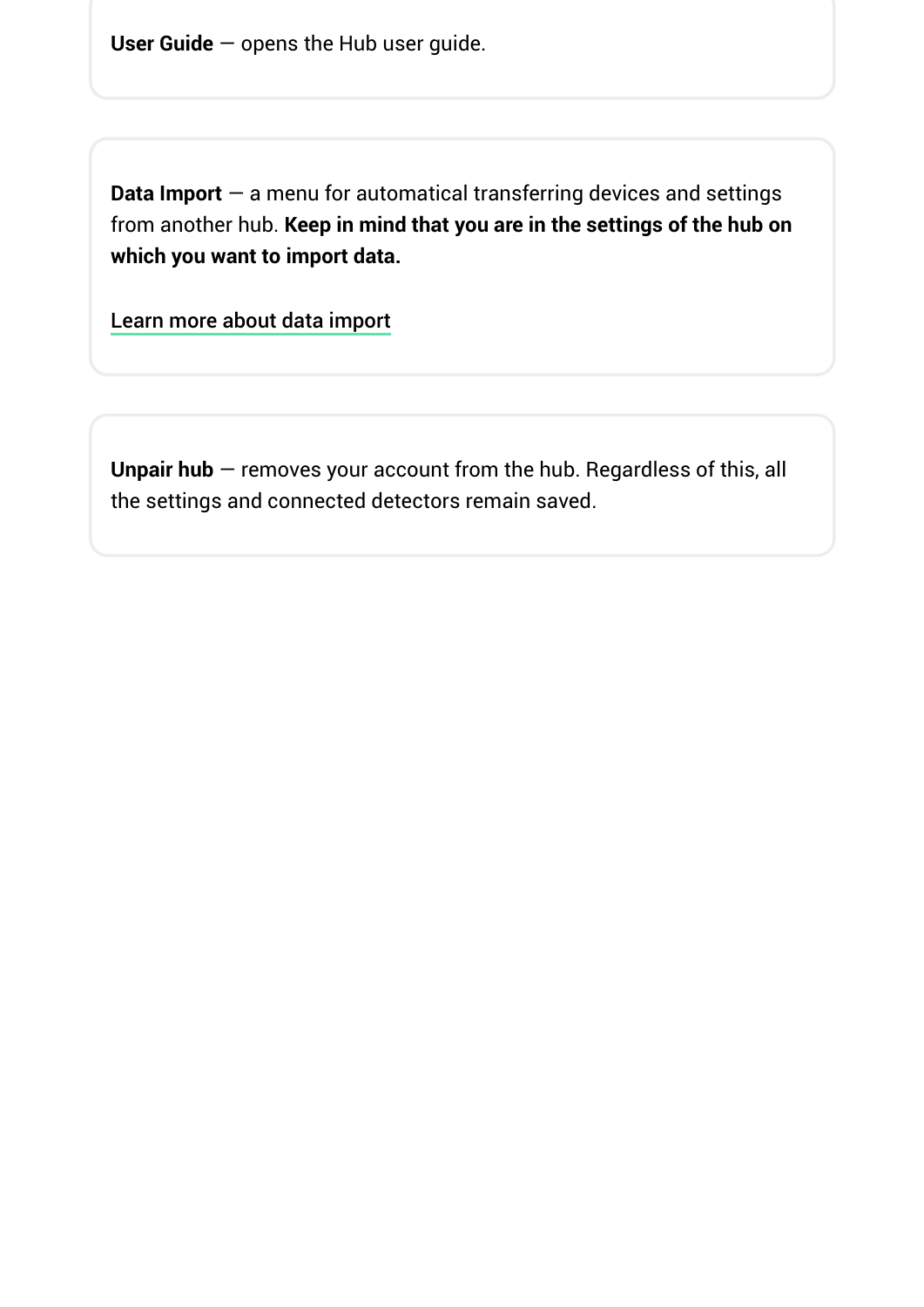| SMS                               | $\rightarrow$ | Push                 |                     |  |
|-----------------------------------|---------------|----------------------|---------------------|--|
| Alerts                            |               |                      |                     |  |
| ( )<br>Call                       | SMS           | ( )                  | Push                |  |
| Events                            |               |                      |                     |  |
| SMS.                              |               | Push                 |                     |  |
| Arm/Disarm                        |               |                      |                     |  |
| SMS                               |               | Push                 |                     |  |
|                                   |               | PERMISSIONS          |                     |  |
| Night Mode Activation             |               |                      |                     |  |
| Panic Button                      |               |                      |                     |  |
| $\Box$                            |               |                      | ◎ ▼ 4 4 1 90% 12:16 |  |
| $\left\langle \right\rangle$ Back |               | <b>User Settings</b> |                     |  |
| Call                              | SMS           |                      | Push                |  |
| Events                            |               |                      |                     |  |
| SMS                               |               | Push                 |                     |  |
| Arm/Disarm                        |               |                      |                     |  |
| SMS                               |               | Push                 |                     |  |
| PERMISSIONS                       |               |                      |                     |  |
| Night Mode Activation             |               |                      |                     |  |
| Panic Button                      |               |                      |                     |  |
| View Cameras                      |               |                      |                     |  |
| Switch Controls                   |               |                      |                     |  |
| Groups                            |               |                      |                     |  |
| <b>Delete User</b>                |               |                      |                     |  |
| User ID 502                       |               |                      |                     |  |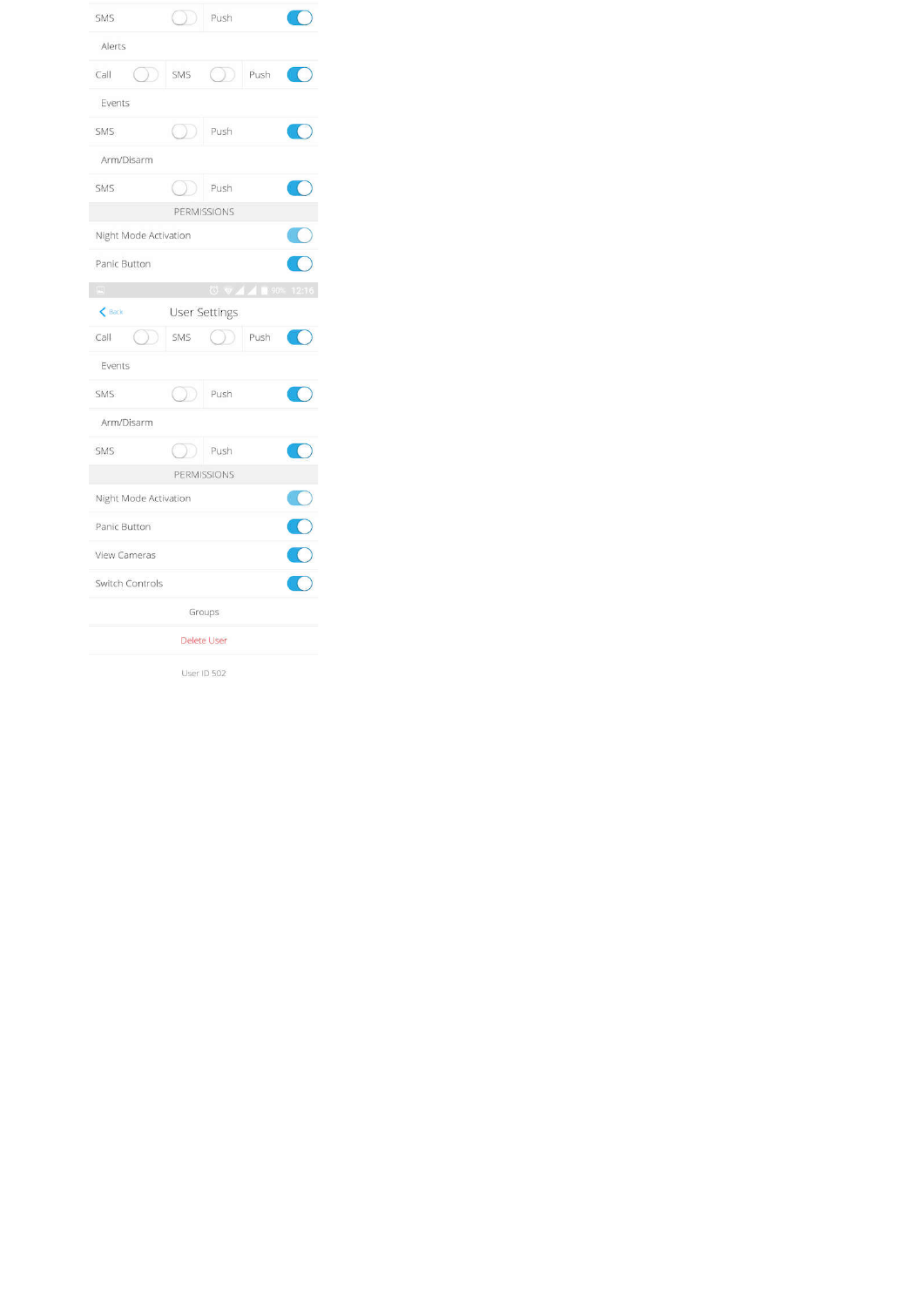| Events              | Notices of events related to the Ajax WallSwitch, Relay<br>control                                | <b>SMS</b><br>$\bullet$<br>Push-<br>$\bullet$<br>notification |
|---------------------|---------------------------------------------------------------------------------------------------|---------------------------------------------------------------|
| <b>Malfunctions</b> | Notices of the lost communication, jamming, low<br>battery charge or opening of the detector body | <b>SMS</b><br>$\bullet$<br>$\bullet$ Push-<br>notification    |

- **Push notification** is sent by Ajax Cloud to the Ajax Security system app, if an Internet connection is available.
- **SMS** is sent to the phone number indicated by the user when registering the Ajax account.
- The **phone call** means that the hub calls the number specified in the Ajax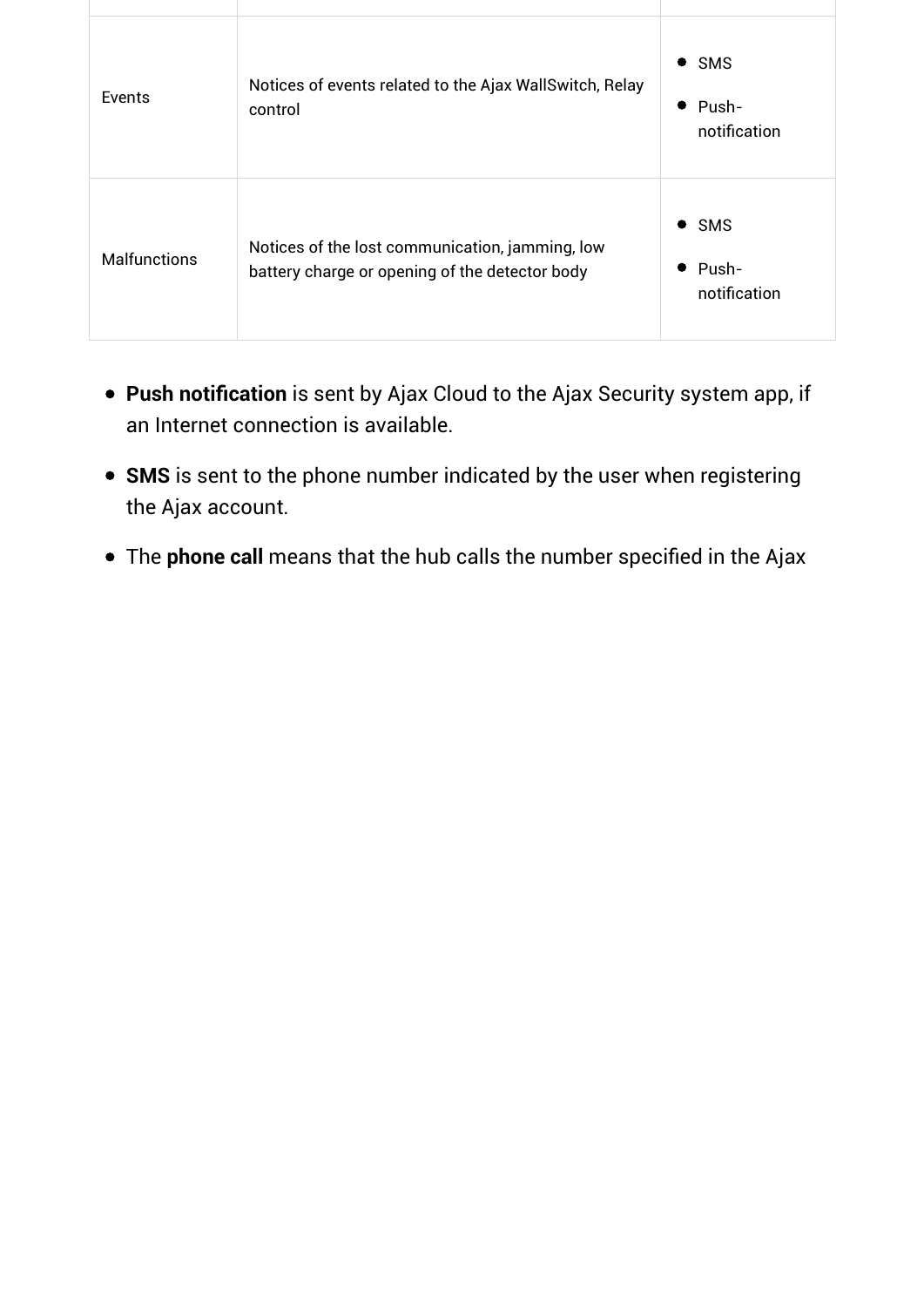

The list of organizations connecting the Ajax system to the central monitoring station is provided in the **Security Companies** menu of the hub settings:

Contact representatives of the company providing services in your city and negotiate on the connection.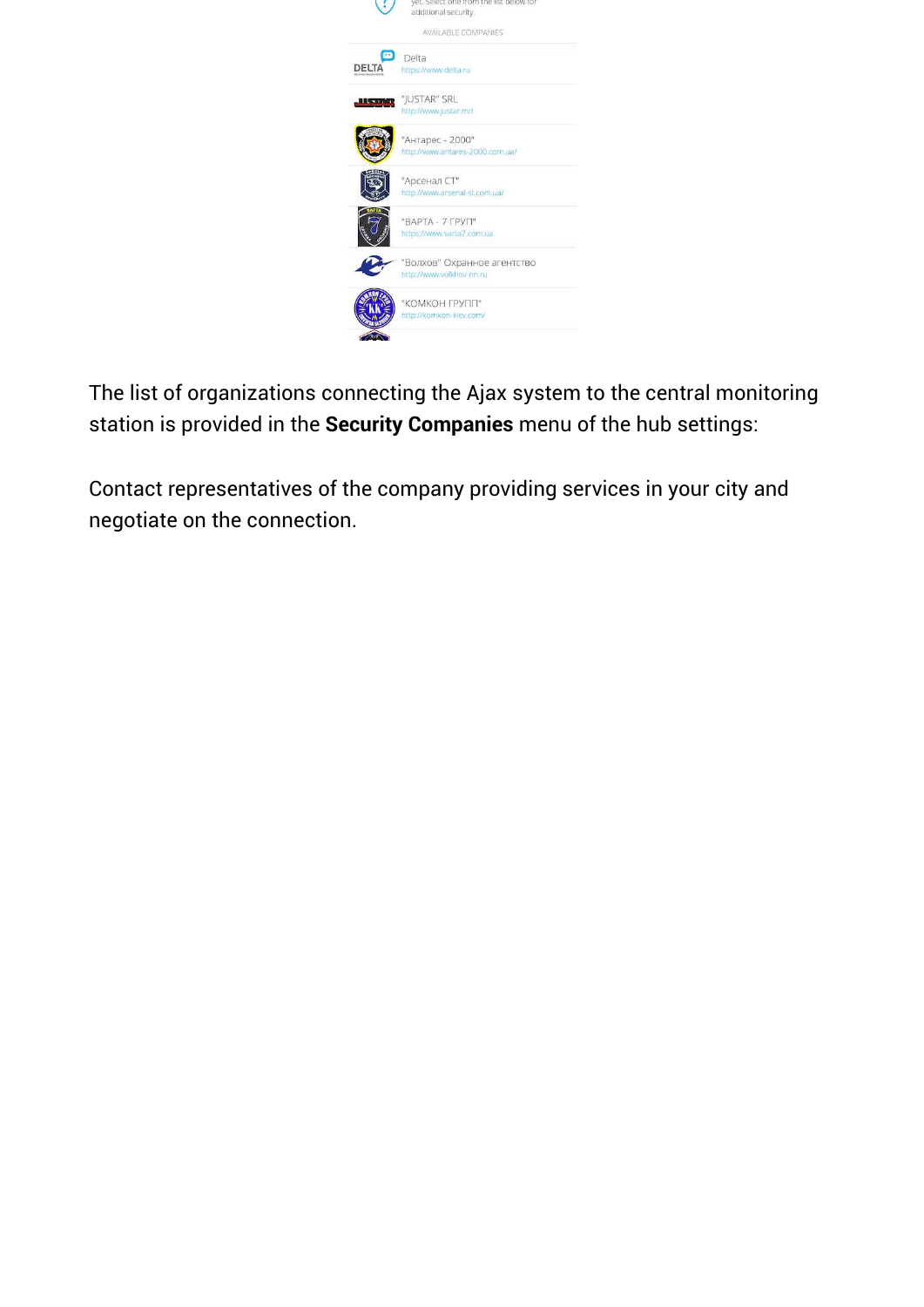- **4.** Ethernet cable
- **5.** Installation kit
- **6.** GSM start package (available not in all countries)
- **7.** Quick Start Guide

# Safety Requirements

While installing and using the hub, follow the general electrical safety regulations for using electrical appliances, as well as the requirements of regulatory legal acts on electrical safety.

It is strictly prohibited to disassemble the device under voltage! Do not use the device with a damaged power cable.